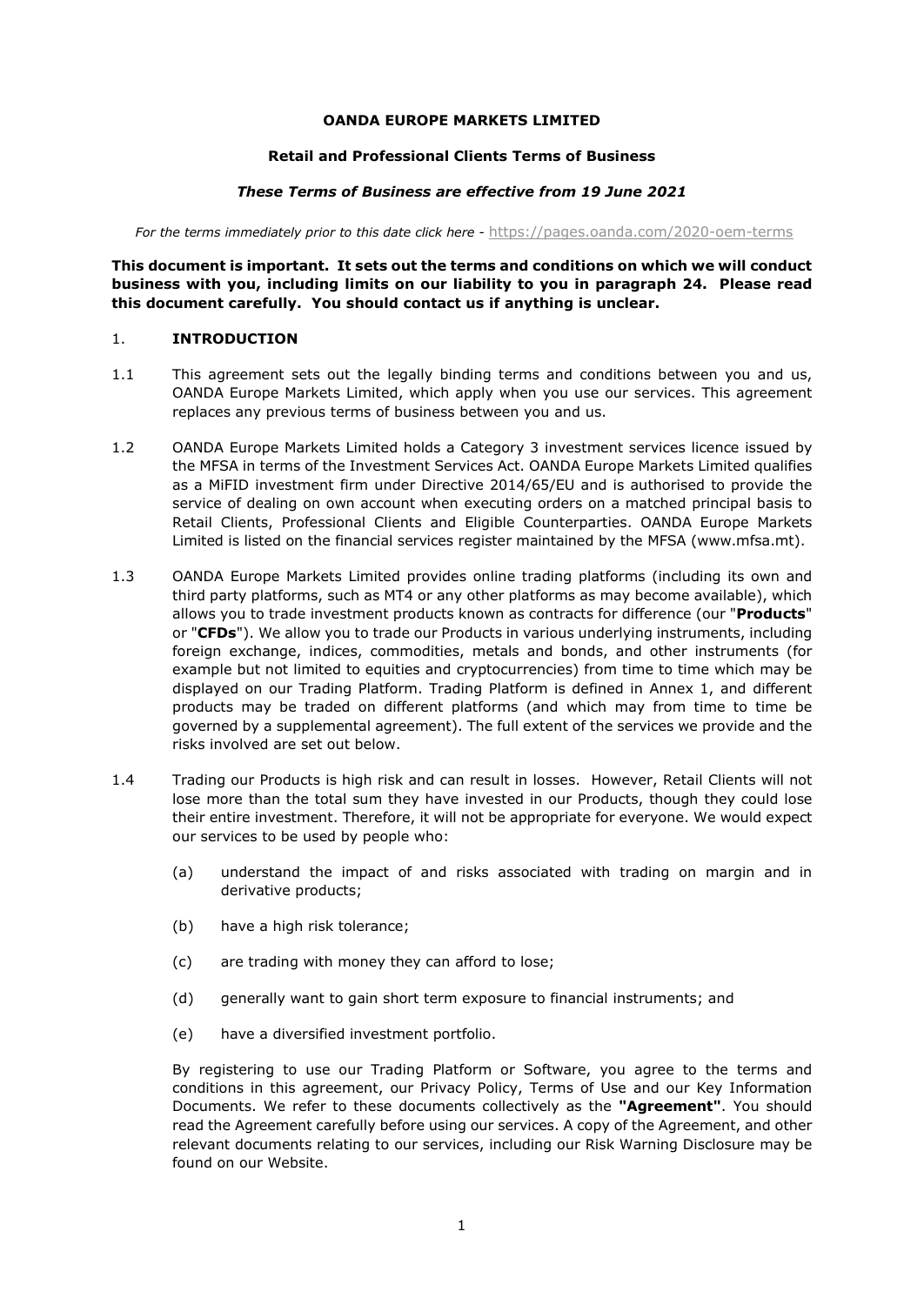1.5 OANDA Europe Markets Limited is authorised and regulated by the Malta Financial Services Authority (with firm registration number C 95813). You can contact the MFSA in the following ways:

| Telephone | (+356) 2144 1155                                                                                                    |
|-----------|---------------------------------------------------------------------------------------------------------------------|
| Website   | www.mfsa.mt                                                                                                         |
| Post      | Malta Financial Services Authority, Triq I-Imdina, Zone 1, Central<br>Business District, Birkirkara CBD 1010, Malta |

- 1.6 When we refer to **"you"** and **"your"** in this Agreement, we mean a registered user of our Trading Platform, as well as any Authorised Person authorised to operate your Account.
- 1.7 Certain words or phrases that are capitalised in this Agreement have a specific meaning. Annex 1 explains the meaning of these words or phrases. You should refer to these meanings as you read this Agreement.

# <span id="page-1-0"></span>2. **WHO WE ARE AND HOW YOU CAN CONTACT US**

- 2.1 OANDA Europe Markets Limited is a private limited liability company registered Malta (company registration number C 95813). Our business office is at Office 11, J Block, Savoy Gardens, Triq d'Argens, Gzira GZR 1362, Malta and our registered office is at 171, Old Bakery Street, Valletta VLT1455, Malta. We refer to OANDA Europe Markets Limited in this agreement as **"OANDA"**, **"We"**, **"Our"** and **"Us"**.
- 2.2 You can contact us in the following ways:

| Telephone | +356 2778 0403                                                    |
|-----------|-------------------------------------------------------------------|
|           |                                                                   |
|           | Our telephone lines are open during regular business hours on     |
|           |                                                                   |
|           | <b>Business Days.</b>                                             |
| Email     | frontoffice@oanda.com                                             |
|           |                                                                   |
| Post      | Office 11, J Block, Savoy Gardens, Triq d'Argens, Gzira GZR 1362, |
|           |                                                                   |
|           | Malta                                                             |

## 3. **COMMUNICATING WITH YOU**

- 3.1 We may communicate with you by telephone, letter, email, text message or by posting a message on the Trading Platform. We will use the contact details you gave us when you opened your Account or such other contact details as you may subsequently notify to us.
- 3.2 We will send all notices and statements relating to your Account to you by email and/or by posting them on the Trading Platform, unless you request otherwise and we agree to such request.
- 3.3 You agree that all Transactions will be entered into electronically and that such Transactions will be binding on you in accordance with this Agreement.
- 3.4 The Agreement and any other documents we provide to you, and all information, statements and notifications will be in English and we will communicate with you in English.

# 4. **THE SERVICES WE PROVIDE**

4.1 We provide you with the ability to trade our Products through our Trading Platform.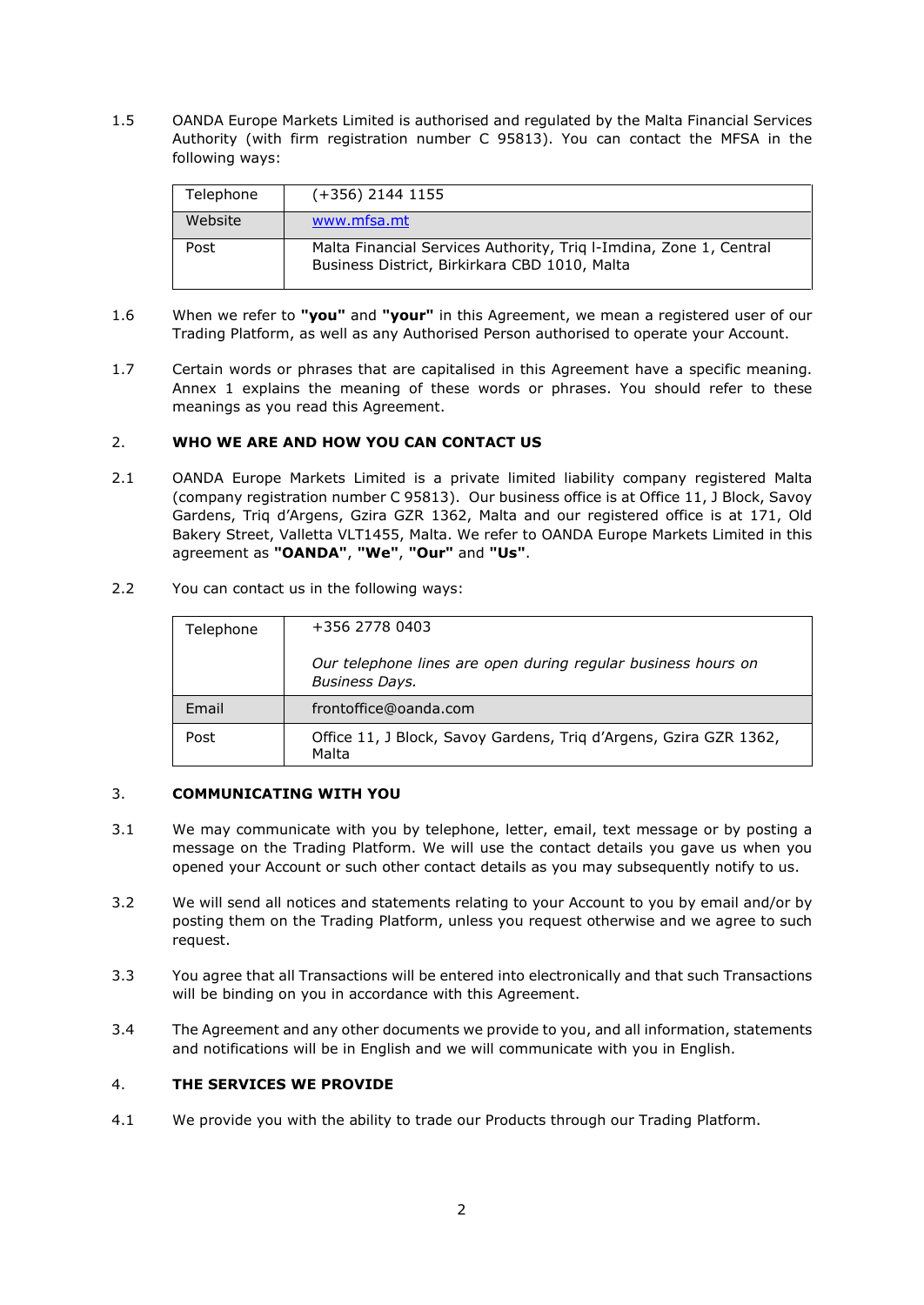- 4.2 We allow you to trade using leverage, which can magnify your profits but also your losses. You can find out more about the risks associated with trading on leverage in paragraph [6,](#page-2-0) our Risk Warning Disclosures and on our Website.
- 4.3 We will act as principal and not as your agent when entering into Transactions. This means you are entering into contracts directly with us to buy and sell financial instruments. We are therefore not entering into a contract with any other person on your behalf.
- 4.4 You will enter into all Transactions with us on an **execution only basis**. An **"execution only basis"** means you will be solely responsible for all investment decisions and actions on your Account. You must therefore rely on your own judgment in respect of all dealings relating to your Account. This includes, but is not limited to, opening, closing, or not opening or closing, a Transaction.
- 4.5 When you enter into a Transaction with us, you are trading a derivative contract. A derivative is a contract which derives its price from an underlying asset. This underlying asset could (for example) be a share in a company, a commodity such as gold or the change in the exchange rate of currencies. You are therefore trading on potential price movements in the underlying asset, however you will not have any interest in or be entitled to delivery of the underlying asset.

## 5. **WE DO NOT PROVIDE ADVICE AND ARE NOT AN INVESTMENT EXCHANGE**

- 5.1 We will not make personal recommendations to you or give you any advice or recommendations including, for the avoidance of doubt, any tax related advice. Therefore, any explanation we may provide as to the terms of a Transaction or its performance characteristics will not amount to advice.
- 5.2 It is your responsibility to evaluate each Transaction and ensure that it meets your requirements and investment preferences.
- 5.3 Our Trading Platform is not an Exchange or a market. This means you can only enter into Transactions with us on the Trading Platform and all Transactions opened on our Trading Platform must be closed on our Trading Platform, and cannot be closed with any other entity. Accordingly, we are responsible for the prices quoted on the Trading Platform, which we set in accordance with our Order Execution Policy (which is available on our Website).

# <span id="page-2-0"></span>6. **WHAT ARE THE KEY RISKS OF USING OUR SERVICES?**

- 6.1 Trading our Products carries a higher degree of risk than ordinary share or foreign exchange dealing and will not be appropriate for everyone.
- 6.2 Trading using leverage can result in losses, but retail clients will never lose more than the total sum they have invested in our Products. Trading with leverage magnifies your gains and losses, so small price changes in the underlying asset can result in large losses or gains. However, we provide retail clients with negative balance protection. This means that for retail clients, your aggregate liability for all Products connected to your Account is limited to the funds held on your Account. Professional clients are, however, liable for all negative balances on their Account, which are immediately due and payable.
- 6.3 Leverage is a form of borrowing. Trading using leverage allows you to trade without paying or depositing the full value of your position in advance. We take a form of security (or deposit) against any losses you may incur when you trade using leverage. This is known as Margin (see Paragraph 9).
- 6.4 We are required by law and regulation to limit the amount of leverage that a Retail Client may be exposed to on our Products. There are no prescribed limits on the amount of leverage that a Professional Client may be exposed to on our Products. The leverage levels available to both Retail and most Professional Clients are available on our Website, some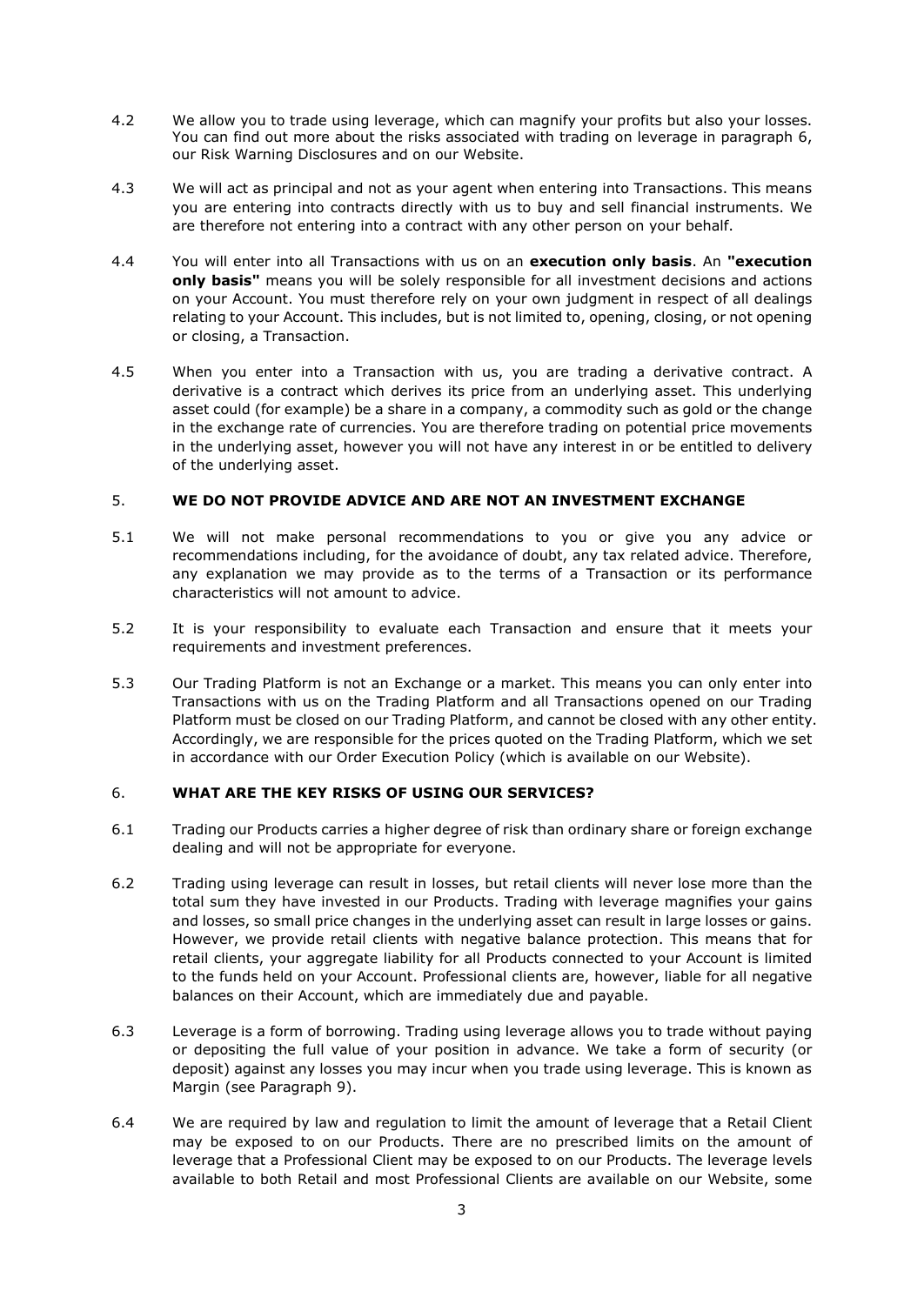Professional Clients have bespoke arrangements detailed in personal Agreements which take precedence over material on the Website.

- 6.5 Although maximum leverage rates and therefore minimum levels of Margin are set by law and regulation for Retail Clients, we are able to reduce leverage rates (increase the amount of Margin required) for any reason. We set leverage levels and thereby the amount of Margin required for Professional Clients, and can make alterations for any reason.
- 6.6 The value of your investments may go up or down.
- 6.7 Past performance is not a guide to future performance.
- 6.8 We may perform a Margin Closeout if the markets move against you, and/or to comply with Applicable Law, as detailed further in paragraph 9. A Margin Closeout will result in us closing some or all of your Open Positions. This would realise any losses or gains on your Open Positions. We do not need to give you advance notice or time to respond to a Margin Closeout. This is detailed further in paragraph [9](#page-5-0) below.
- 6.9 Trading our Products does not give you any right to the underlying instrument of the Transaction. Our Products represent a notional value only.
- 6.10 The spread we offer is not fixed. This means the prices and spreads we offer may vary at any time. Our spreads are discussed in more detail in paragraph 10 below.
- 6.11 You should ensure you fully understand the risks involved before using our services and take appropriate investment, financial, legal, tax and other necessary professional, independent advice.
- 6.12 More information on the risks associated with trading on the Trading Platform is set out in our Risk Warning Disclosures. You should read this document and fully understand the risks before entering into this Agreement.

# 7. **CONFLICTS OF INTEREST**

- 7.1 We are required to act in your best interests when providing our services, but there may be instances where your interests conflict with ours or those of another customer of ours. For example, we or people connected to us (such as our group companies):
	- (a) may enter into Transactions with you in which we or people connected to us have a material interest;
	- (b) may execute hedging Transactions before or after entering into a Transaction with you to manage our risk in relation to the Transaction, which may impact the price you pay or receive for such Transaction, and we will retain any profits generated by such hedging; and
	- (c) may enter into arrangements with third parties to or from whom we make or receive payments based on your trading activity.
- 7.2 Further, you trade against us (and no third parties) and we are responsible for setting the underlying prices. This could give rise to conflicts which we manage through our internal controls, including our best execution and hedging policies.
- 7.3 We are not under any obligation to account to you for any profit, commission or remuneration we receive from such activities, other than as and if required by Applicable Law.
- 7.4 We are required under the MFSA rules to take all appropriate steps to identify conflicts of interest between us and people connected to us and our clients, or between one client and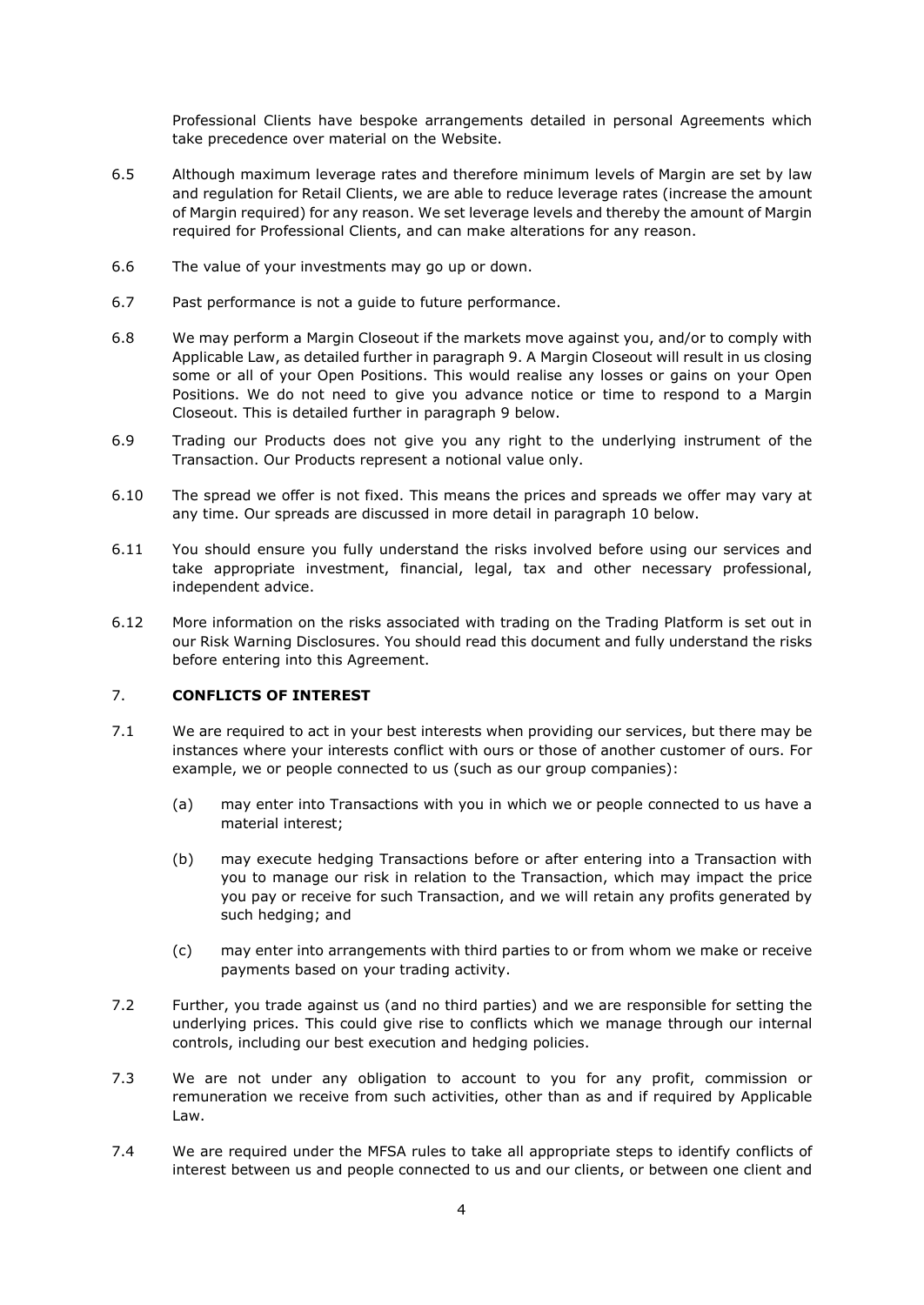another, that arise in the course of providing our investment services. For further information please refer to our Conflict of Interest Policy, which is available on our Website.

- 7.5 We will not disclose any conflict of interest to you provided we have managed such conflicts in accordance with our Conflicts of Interest Policy. If we cannot manage the conflict sufficiently, we will notify you of the conflict and the steps we have taken to mitigate the risk arising from such conflict so you can decide how to proceed.
- 7.6 You consent to us dealing with you despite your awareness of these possible conflicts.

## 8. **OPENING AN ACCOUNT, REGULATORY STATUS AND REQUIREMENTS**

- 8.1 You are only permitted to have one primary Account with us. If we reasonably suspect you have more than one primary Account, then we may close one of those Accounts without notice.
- 8.2 If we open an Account for you, you will choose the Base Currency of your Account.
- 8.3 You may also be able to create various sub-accounts with different features; these could be different currencies or linked to different technologies offered through our Trading Platform, for example. We may limit the types and number of sub-accounts that you can open at our discretion.
- 8.4 We will treat each sub-account separately so your positions will not be netted across all your sub-accounts.
- 8.5 If we open an Account for you, we will generally classify you as a Retail Client for the purposes of the MFSA rules. Retail Clients are afforded the highest level of protection under the regulatory system. You may request to be re-classified as a Professional Client which, subject to you satisfying relevant MFSA requirements, will result in the loss of certain regulatory protections. We are not obliged to accept any such request; however, where we do, we will provide you with a written notice of the protections and compensation rights you could lose, in accordance with the Applicable Law, and some additional terms and conditions that will apply to you.
- 8.6 You need to provide us with certain information about yourself before we can open an Account for you. This will include details of your investment knowledge and experience and your personal and financial circumstances. We refer to this information as **"Registration Data"**.
- 8.7 The Registration Data you provide to us must be complete, accurate and not misleading. We will rely on the Registration Data you provide to us unless we are aware that such information is manifestly out of date, inaccurate, misleading or incomplete.
- 8.8 You must notify us of any material changes to the Registration Data. We may ask you to update or confirm the Registration Data you previously provided to us from time to time. We may terminate this Agreement or suspend your Account if you fail to provide such information to us or if we believe that such information is not accurate. We will only take such steps if it is reasonable to do so.
- 8.9 From time to time, we may add to, modify or remove certain Account or sub-account types or the functionally of such Accounts. This may result in changes to your Account and/or sub-accounts. We will try to minimise disruption to you if we do this. We will give you prior written notice where we believe our actions may result in detriment to you.
- 8.10 We may carry out credit and other checks (including but not limited to verification of identity, fraud prevention checks and checks into your current and past investment activities) from time to time as we deem appropriate. Your Registration Data or other information may be used in the prevention of money laundering as well as for the management of your Account.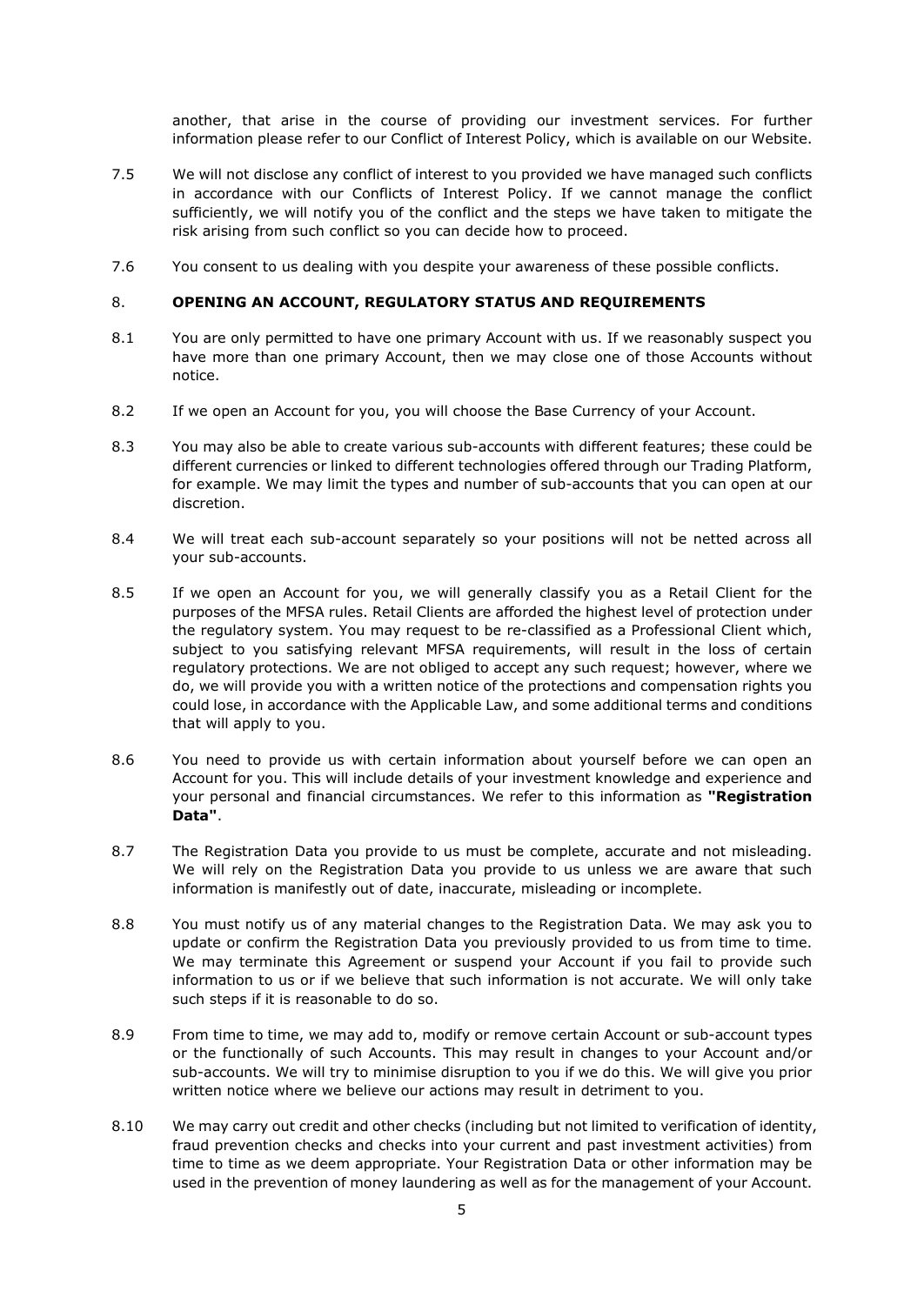You authorise us to use your Registration Data and other information in this way. We will use your data in accordance with our Privacy Policy, which is available on our Website, and outlined in paragraph 28.

- 8.11 In electronically submitting the Account application form you are authorising us to make such searches as we see fit to certify that the information that you have supplied is complete and accurate. Such searches will include, but may not be restricted to, information from the electoral register and credit reference agencies. We may undertake searches with credit reference agencies, such as but not limited to: Equifax, Experian and GB Group for the purposes of verifying your identity. To do so the credit reference agency may check the details you supply against any particulars on any database (public or otherwise) to which they have access.
- 8.12 If you are resident in Germany, the electronic submission of the Account application form represents your consent to the disclosure of your personal data to SCHUFA (SCHUFA Holding AG, Kormoranweg 5, D-65201 Wiesbaden) for the purpose of verifying your identity, which requires SCHUFA to report on the degree of conformity of the data provided by you with the data contained in its records as a percentage and, if applicable, the advice of a proof of legitimation backed by an identity card, executed by SCHUFA or another contract partner in the past. On the basis of the results provided by SCHUFA we are therefore able to determine whether you are registered in the SCHUFA database at the address indicated. No further data will be exchanged or alternative addresses reported, nor will your data be stored in SCHUFA's records – just reference to the fact that your address has been checked. Further information is available at www.meineschufa.de.
- 8.13 We may refuse to open an Account for you for any reason. We are under no obligation to tell you why we have refused your application. One reason might be because we do not consider our services to be appropriate for you. If this is the case, we will advise you of this. In such circumstances we may still let you open an Account, but we will recommend against you proceeding with your application and trading until you have reviewed our training material and practised with a demo Account, and consequently your Account will not be available for trading for 24 hours whilst you consider the services we offer, whether they are appropriate for you and whether you would still like to use our services.
- 8.14 If you act in connection with or on behalf of someone else, whether or not you identify that person to us, we will not accept that person as an indirect customer of ours and we will not owe any obligation or duty to them unless otherwise specifically agreed in writing. Failure to inform us that another person (other than an Authorised Person) is operating your Account may result in us terminating this Agreement, suspending your Account and/or closing any open Transactions you may have with us.

# <span id="page-5-0"></span>9. **MARGIN AND DEPOSIT REQUIREMENTS**

## **For All Accounts**

- 9.1 For each Transaction, we require you to have certain funds available on your Account, this is known as Margin. Margin protects us against negative price movements, which can result in you having trading losses on your Open Positions and can lead to you owing us money if any of your Open Positions were closed. Margin protects us in case you are not able to pay any money you owe us when Transactions are closed out.
- 9.2 When you enter into a Transaction, we require you to have sufficient funds available to cover Margin in relation to the Positions to be opened on your Account. Although maximum leverage rates and therefore minimum levels of Margin are set by law and regulation for Retail Clients, we are able to increase the amount of Margin needed for any reason. We set the amount of Margin needed for Professional Clients, and can alter it for any reason. Margin rates for different instruments are available on our Website for both Retail and Professional Clients.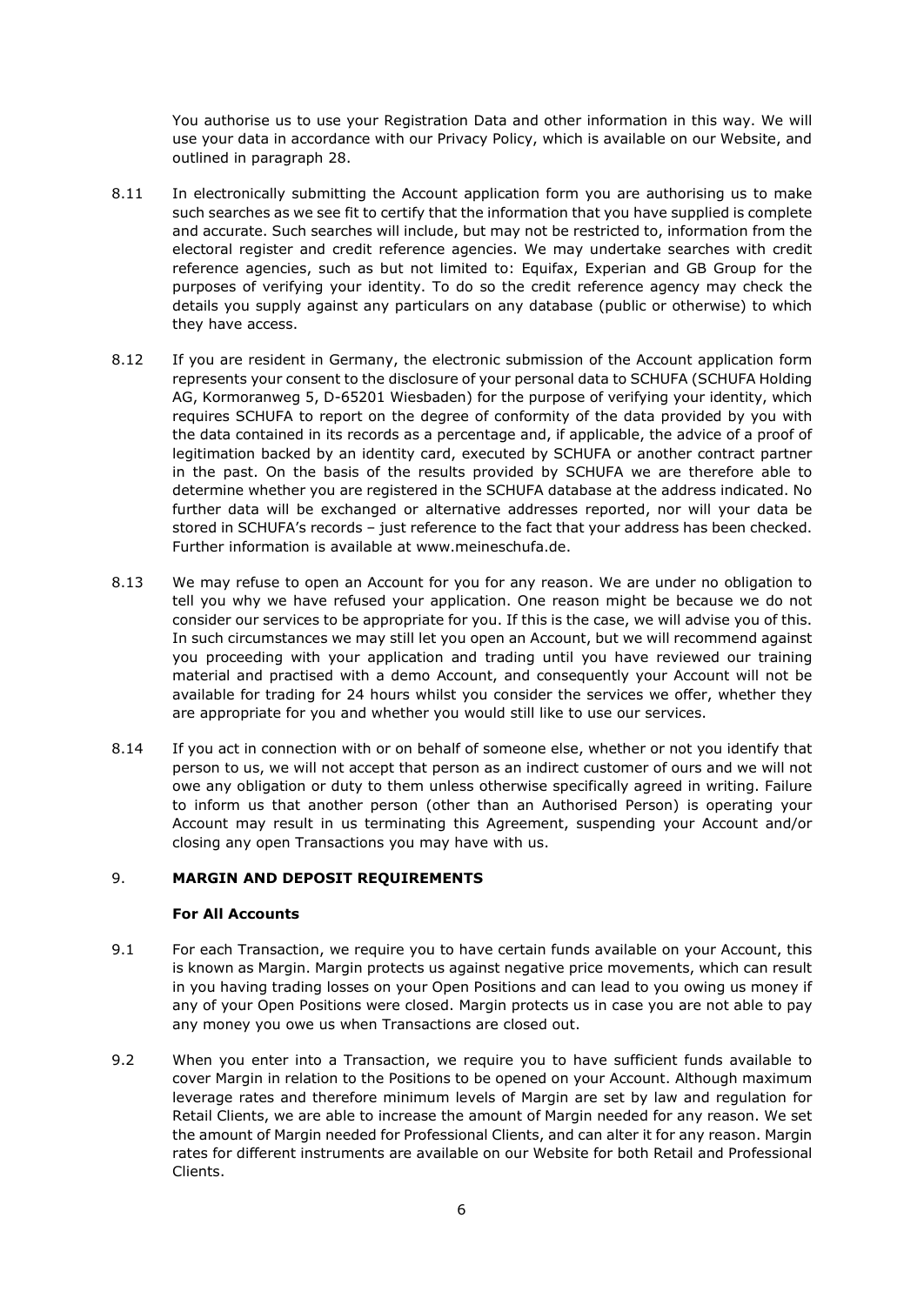- 9.3 In order to keep a position open, you are required to maintain a minimum amount of money in your Account, this is known as the **"Margin Requirement"**.
- 9.4 You must maintain sufficient funds in your Account at all times to meet the Margin Requirement on your Open Position(s). The Margin Requirement is 50% of the Margin needed to place the Transactions.
- <span id="page-6-0"></span>9.5 We may require you to deposit additional funds at short notice to ensure that your Margin Requirement is met to maintain your Open Position(s). This is known as a **"Margin Call"**. We are not obliged to make a Margin Call in any circumstances. If we do not make a Margin Call, we reserve the right but not the obligation, to close Open Positions. If we do not make a Margin Call and allow you to continue to trade or to keep your Open Positions open, you may incur further losses. In these circumstances we will not be responsible for such losses.
- 9.6 If we make a Margin Call, the only actions you will be able to take on your Account are:
	- (a) depositing further funds to meet the Margin Requirement; or
	- (b) either closing Positions or reducing the size of your Positions to reduce the Margin Requirement; or
	- (c) where applicable and to the extent available to you under regulation, or under the leverage limits set by us, increasing the leverage on your Account, where you have set a lower rate.
- 9.7 We may use any money we hold on your behalf or close out some or all of your Open Positions, in order to meet a Margin Call, including on other sub-accounts. We will not be responsible for any actions or inaction on our part in relation to a Margin Call where we act in accordance with this Agreement, including where we do not notify you that you are on a Margin Call. It is your responsibility, at all times, to monitor your Open Position(s) and to ensure that you have sufficient funds on your Account to cover the Margin Requirement.
- 9.8 We will close out one or more of your Open Positions when you do not have sufficient funds available on your Account to cover the Margin Requirement, ie: the available funds fall to below 50% of the Margin needed to open the Positions. Where we do this, we will close all your Open Positions at the current market price and this may result in you incurring a loss on the Transaction(s). You will be responsible for any losses you incur as a result, however, retail clients will never lose more than the funds available on their Account. This is because we are required by law and regulation to provide Retail Clients with negative balance protection. Professional clients will be liable for all negative balances on their Account, which are immediately due and payable.
- 9.9 Where any loss or profit is in a currency other than your Account's Base Currency, we will convert such loss or profit into your Account's Base Currency at our prevailing currency exchange rate at the time that we close out such a Transaction. You acknowledge and agree to bear any exchange rate risk or other market movements that may result from such and/or the exercise by us of our rights under this Agreement.

## 10. **ENTERING INTO TRANSACTIONS ON THE TRADING PLATFORM**

- 10.1 You must access our Trading Platform using the Access Codes (your username and password) set during the Account opening process or when you requested to change your password.
- 10.2 You may enter into a Transaction at any time during Trading Hours. If you place an Order outside Trading Hours, we may not be able to execute the Order at the specified price if the market is not trading at the price you specified once Trading Hours commence.
- 10.3 You enter into a new Transaction by opening a new Position or closing all or part of an existing Position.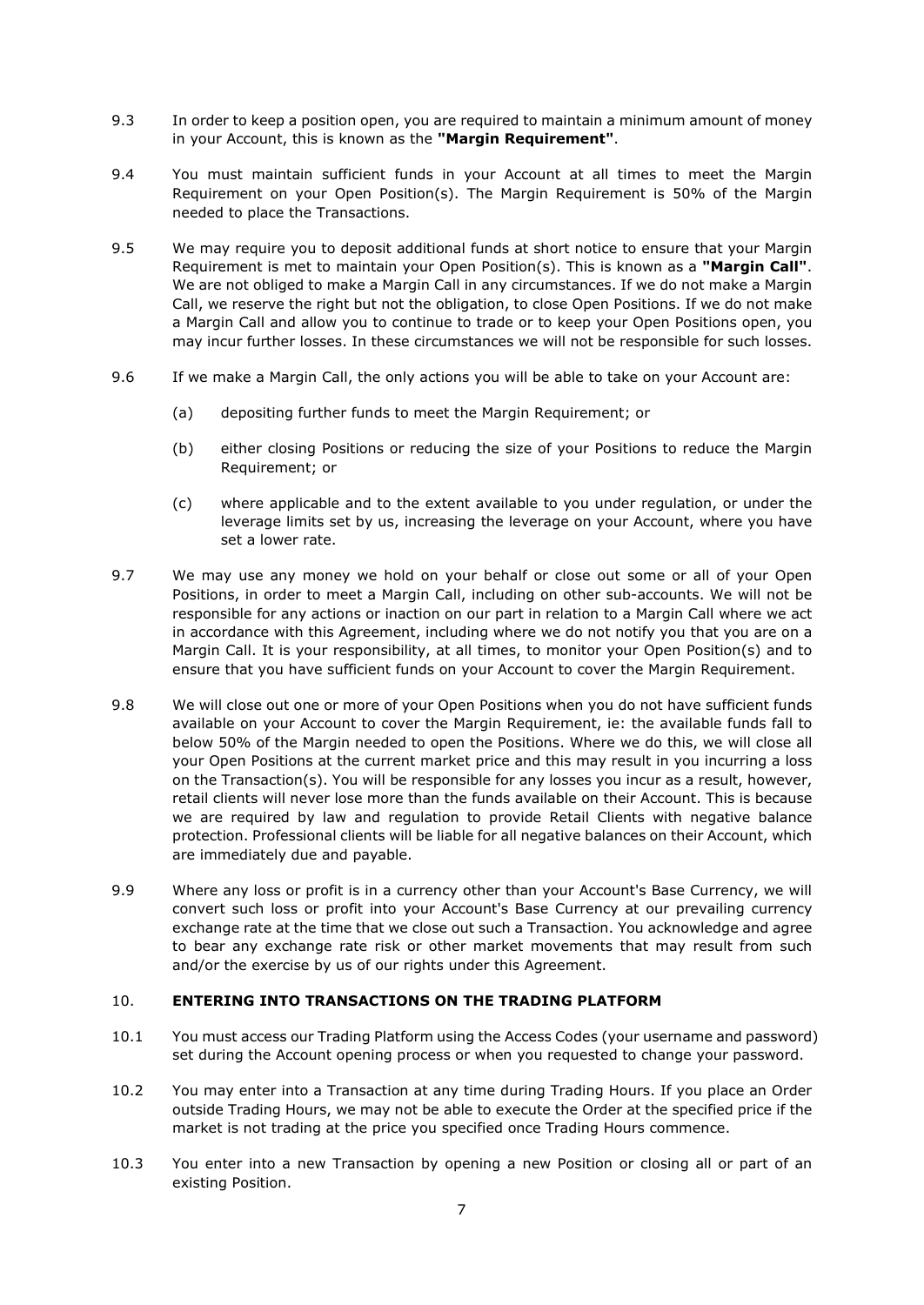- 10.4 For each Position, you will choose whether to buy or sell (this is also known as going "long" (buy) or "short" (sell)). We quote both a buy and sell price for each instrument. The difference between these prices is known as the spread. The spread we offer can vary at any time and may be different when you open and close a Position. The spread widens and narrows based on changes in the underlying market. This is known as a dynamic spread.
- 10.5 For each Transaction you enter into, you make us an offer to enter into a Transaction (either to open or to close a Position) at the price available on the Trading Platform when we execute your Transaction.
- 10.6 The price we quote on the Trading Platform may move rapidly due to changing market conditions. As such, the quote at which you offered to enter into the Transaction may not remain valid by the time we execute the Transaction. You agree that we may still execute your Order at a different price to that quoted on our Trading Platform when you offered to enter into the Transaction. There is no restriction to the extent that you could benefit from such price movement or the extent to which you could suffer from such price movement, unless you opt to control the extent to which you could suffer from such price movement by adjusting the price bound setting on your trading ticket.
- 10.7 We are under no obligation to accept your offer to enter into any Transaction.
- 10.8 You will have opened or closed a Position when we have accepted your offer, and when opening a Position you have sufficient funds on your Account to cover the Margin needed to open the Position (see paragraph [9\)](#page-5-0).
- 10.9 You must place all Transactions through the Trading Platform. If any other person (other than an Authorised Person) performs actions in relation to your Account, we may take any action we deem necessary (including to comply with Applicable Law). This may involve terminating the Agreement, suspending your Account and/or closing or reversing Transactions.
- 10.10 We will not accept any form of written offer to open or close a Transaction, including offers sent by fax, email or text message, or offers made by telephone, unless we have expressly stated in writing via an emergency notification.
- 10.11 We may establish trading and leverage limits on your Account at our sole discretion, or to comply with Applicable Law, with or without notice. Such limits may include, but are not limited to, limits on the amount of leverage that you may be exposed to on our Products, limits to the number of sub-accounts available for trading, limits on the size of any Transaction or series of Transactions which together create a large size Open Position, limits on the size of any Open Positions in your Account(s) and/or the number of Transaction permitted within a set period of time. In dealing with large size Transactions or a series of large size Transactions, we may, in our reasonable discretion, enter into them or close them out at a price or prices that are different from the price or prices quoted on the Trading Platform.
- 10.12 We may take reasonable corrective action for Invalid Transactions, including, without limitation, the right to reverse or amend:
	- (a) any Transaction constituting an Invalid Transaction; or
	- (b) any or all Transactions executed after an Invalid Transaction and prior to our corrective action.

If we do not reverse or amend such Transaction(s), we may credit your Account for the portion of the realised loss, or debit your Account for the portion of the realised profit, in each case attributable to any such Transaction(s). Any Open Positions that, due to such Transaction(s), are either reduced or closed shall remain reduced or closed. It shall be your sole responsibility to monitor the remaining Open Positions in your Account and take any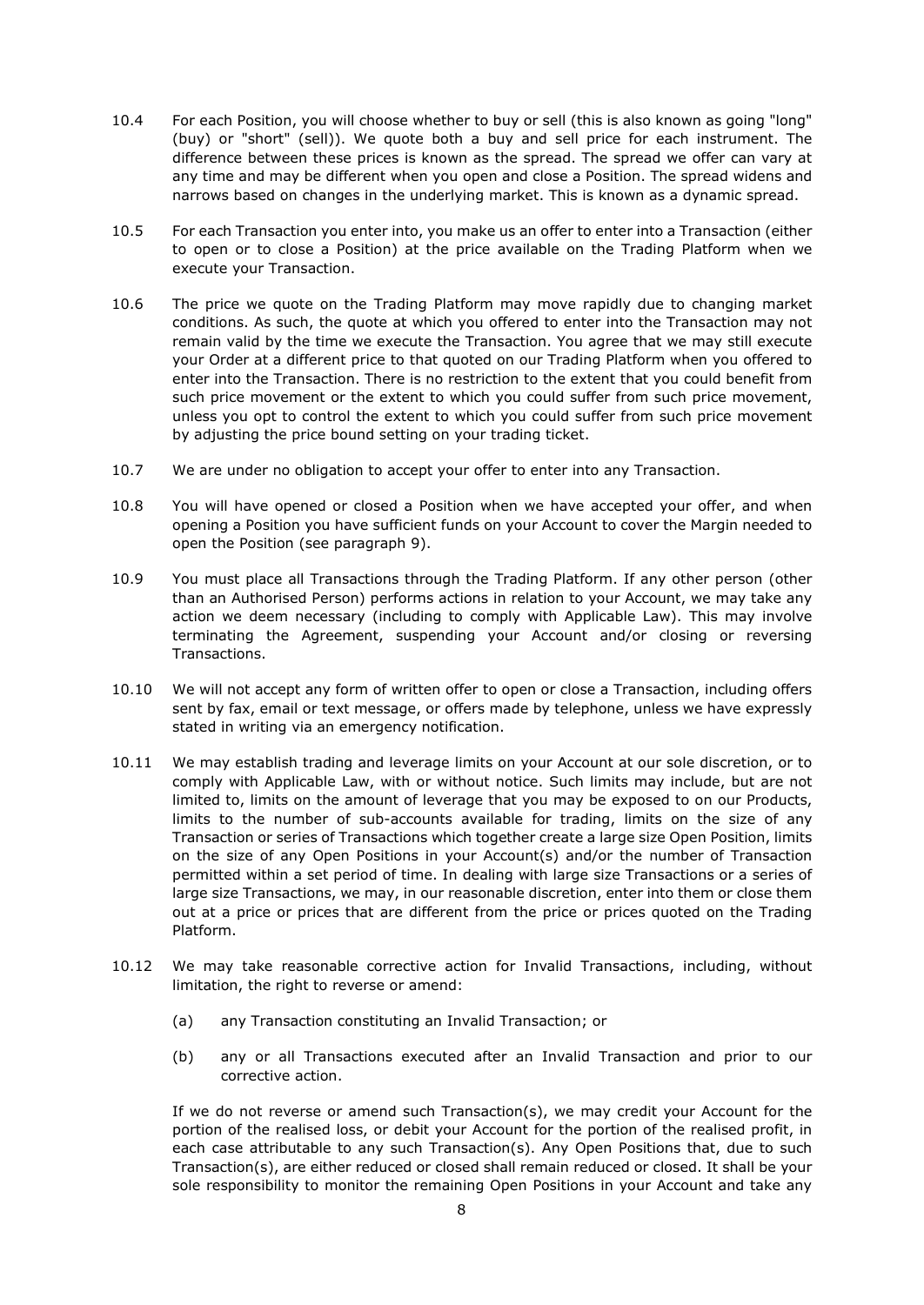action you deem prudent with respect to such Positions. The fact that we have confirmed any Transaction(s) shall not prevent us from taking such corrective action.

## 11. **SPECIFIC TRADING INSTRUCTIONS YOU CAN GIVE**

- 11.1 When you make an offer to enter into a Transaction you can either:
	- (a) open a Transaction at the best available price on the Trading Platform at the time of opening that Transaction, this is called a **"Market Order"**; or
	- (b) offer to open a Transaction at a particular target price set by you, this is called a **"Pending Order"**.
- 11.2 We may also, from time to time, offer trading features which you can utilise when you place an Order (see paragraphs 11.13 and 11.14).
- 11.3 All Orders will be processed according to our Order Execution Policy (which is available on our Website), and you will be deemed to have accepted this policy upon signing up to this Agreement.
- 11.4 We execute all Transactions at the best price available at the time in accordance with our Order Execution Policy, which is available on our Website.
- 11.5 When you place an Order with us, you expressly acknowledge and agree that you fully understand all the terms and conditions attached to such Order.

#### **Market Order**

- 11.6 When you place a Market Order, the price at which we execute the Transaction may not be the same price which was displayed on the Trading Platform when you submitted the Order, as prices are subject to continual movement. Your offer to open a Market Order may be accepted at a lower or higher price than the price indicated by you in your Market Order. There is no restriction as to the extent that your Market Order could be executed at a beneficial price for you or at a worse price for you, unless you have utilised the bound adjustment functionality on your trading ticket to control the extent to which your Market Order could be executed at a worse price.
- 11.7 You should make sure you are aware of the bound adjustment functionality on the trading ticket before you place a Market Order, and make any personal adjustments you wish (in order to reduce the potential for execution at a worse price for you) before you place a Market Order.
- 11.8 If the price has moved outside of any manual bound adjustment to control the extent to which your Market Order could be executed at a worse price, we will not enter into the Transaction.
- 11.9 If you choose to open a Market Order, your offer will be accepted at the best possible price offered on the Trading Platform at the time you place your Order as explained in our Order Execution Policy, which is available on our Website.

## **Pending Order**

- 11.10 When you specify a target price for a Pending Order, the price at which we execute the Transaction may not be the price you specified when you placed your Order. This may be due to volatile market conditions outside our control. You agree that we may execute a Pending Order at a different price to the price you indicated in your Pending Order.
- 11.11 There may be occasions when we are unable to execute a Pending Order at the level you specified, despite our reasonable efforts to do so. This could be due to market volatility and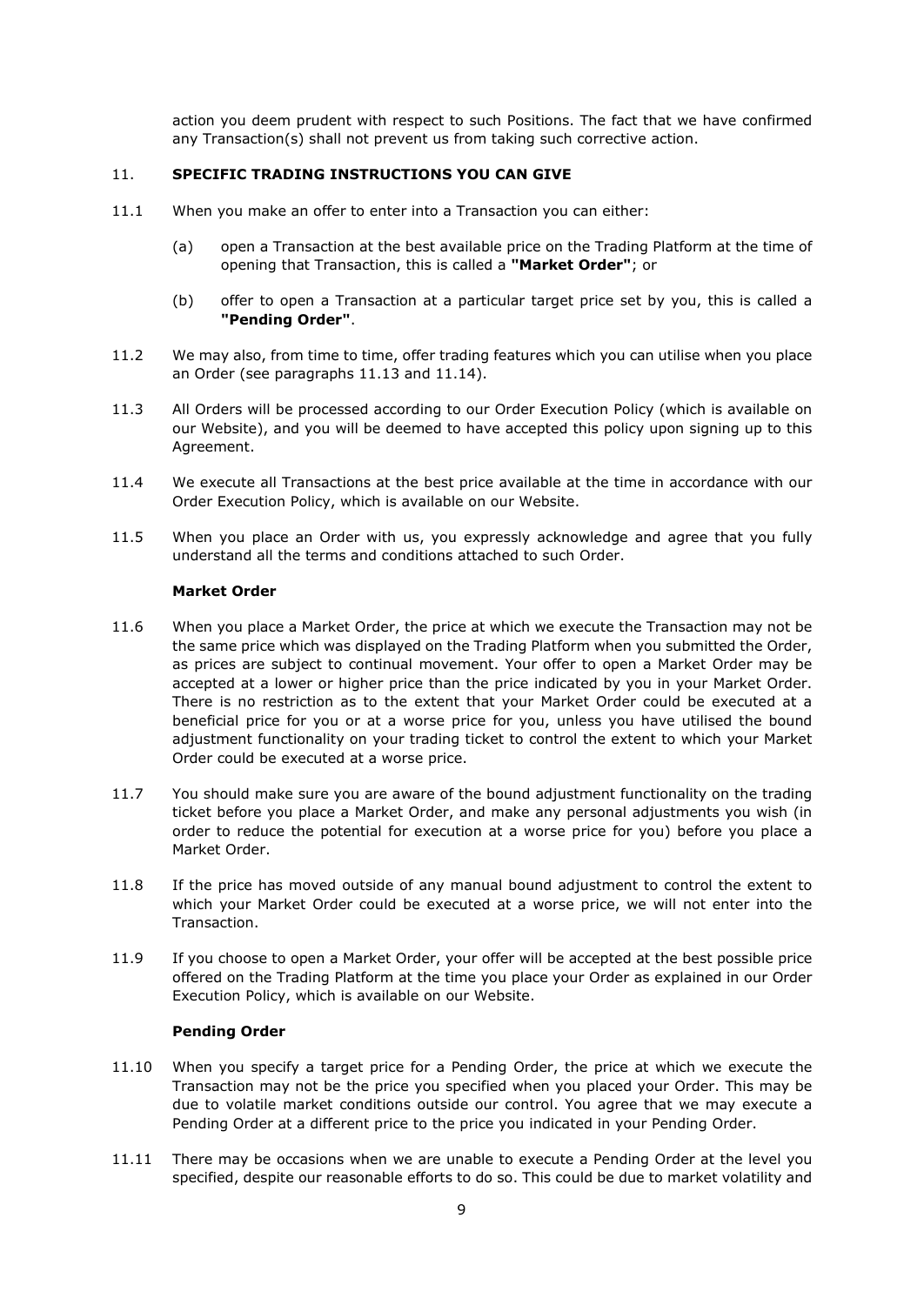factors beyond our reasonable control, such as, but not limited to, liquidity available in the market. For example, an Order may be closed at a worse price than you specified because the market moved too quickly for us to execute sooner. Where this happens, we will close the Transaction at the next best price. This is referred to as slippage and is discussed in more detail in our Risk Warning Disclosure. There can be slippage on both opening and closing Orders, subject to any trading features which may prevent slippage, which we may make available to you, from time to time (see paragraphs 11.13 and 11.14).

11.12 You may cancel a Pending Order at any time prior to its acceptance without any liability.

#### **Trading Features**

- 11.13 We may make available to Retail Clients, or Professional Clients, or both, certain trading features from time to time. The different trading features, and the type of client that can benefit from the feature will be available on our Website.
- 11.14 An example of a trading feature is a "Guaranteed Stop Loss Order" ("**GSLO**"). A GSLO is where you tell us at the time of placing an Order, the price at which we must automatically close your Position, if the market moves against you (the stop price). The GSLO allows you to know the maximum potential loss associated with each Order and guarantees that your Order will be closed at exactly your pre-selected stop price, therefore limiting any losses that you may incur, and eliminating the possibility of slippage. Moreover, Professional clients will receive additional margin relief when they utilize a GSLO, full details are available on the website. GSLOs are optional and a fee is charged when a GSLO is triggered<sup>1</sup>.

## 12. **FEES AND CHARGES**

- 12.1 When you open and close a Transaction, our spread (on both the open and the close) includes our charges for trading with us. Details of all charges can be found in our Key Information Documents, which are available on our Website.
- 12.2 Transactions may be subject to either hourly or daily, depending upon the underlying instrument, "Financing Charge" or "Financing Credit", to reflect the cost of funding your position (in relation to the margin utilised). The Financing Cost is calculated on a per position basis and may be a charge or a credit, depending on whether the position is a buy/long position or a sell/short position, and after also taking into consideration the impact of our admin fee.

Further information on Financing Costs and funding rates is available on our Website.

- 12.3 When a Transaction is closed out:
	- (a) you will have to pay the Difference (this is the Difference in price between the opening of a Transaction and the closing of a Transaction, plus or minus any Premium payable), where the Transaction is:
		- (i) a Sell, and the closing price of the Transaction is higher than the opening price of the Transaction; or
		- (ii) a Buy, and the closing price of the Transaction is lower than the opening price of the Transaction; and
	- (b) you will receive the Difference where the Transaction is:

<sup>&</sup>lt;sup>1</sup> This feature is available on fxTrade platform only. The level of the GSLO fee depends on the instrument traded and the order size. The fee will be quoted before you place an order.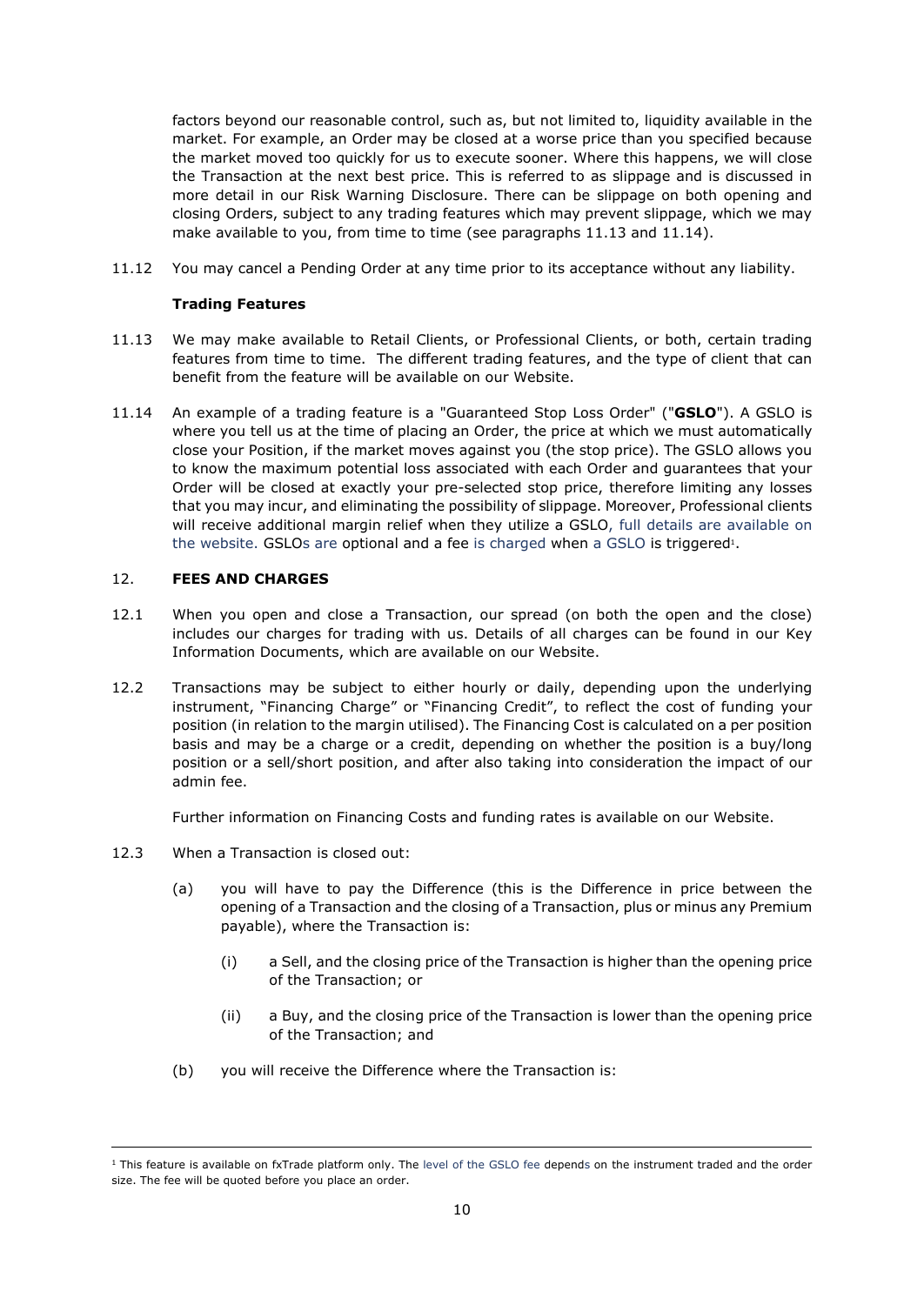- (i) a Sell, and the closing price of the Transaction is lower than the opening price of the Transaction; or
- (ii) a Buy, and the closing price of the Transaction is higher than the opening price of the Transaction.
- 12.4 We may use (and/or transfer) any funds in any of your Accounts (or sub-accounts) to settle your payment obligations under this Agreement.
- 12.5 Unless we agree otherwise, all sums due under this Agreement are due immediately upon the conclusion of a Transaction.
- 12.6 You will be liable for all taxes, fees and assessments for any Transaction you complete on the Trading Platform, now or in the future. You will reimburse us if we pay any applicable taxes on your behalf.
- 12.7 We may charge you for market data or any other ancillary services we make available to you.
- 12.8 We may deduct from any payments due to you such amounts as are required to be deducted in accordance with Applicable Law.
- 12.9 If there are no Transactions on your Account for a period of at least twelve (12) months, your Account may be subject to a monthly inactivity fee for each month the Account remains inactive. The levying of an inactivity fee will not result in a negative balance on your Account. Further information on inactivity fees is available on our Website.

# 13. **GENERAL RULES OF TRADING**

- 13.1 All prices shown on the Trading Platform are indicative only, relate to Normal Market Size and are subject to constant change as the market changes.
- 13.2 You must comply with any reasonable restrictions that we notify you of from time to time with respect to your activities on the Trading Platform, including limitations on, and the size of, Transactions and resultant Positions, or other conditions that may apply to our quote.
- 13.3 Each Transaction opened or completed by you will be binding upon you even where, for example, in opening the Transaction you may have exceeded any credit and/or other limit applicable to you or in respect of your dealings with us, unless prohibited by Applicable Law.
- 13.4 We may monitor the status of any Transaction; make Margin Calls or advise you that you are in breach of any Margin Requirements; or close any Transaction that you have opened, but we are not under any obligation, unless required by Applicable Law, to take such action and will not be responsible for any losses you incur as a result of our action or inaction.
- 13.5 We may provide a quote and accept (and therefore act on) your offer to open or close a Transaction outside of the Trading Hours for an Instrument. Transactions can (and will) only be executed during the time when the relevant Exchange is open for business. It is your responsibility to ensure you are aware of the trading hours for the Instruments you trade in.
- 13.6 Trading strategies which involve the use of ultra-high speed or mass data entry must not be deployed without our prior written consent, which we may withhold at our discretion.
- <span id="page-10-0"></span>13.7 We may reject your offer to open or close a Transaction, or unwind or close any Open Positions without notice, if we reasonably believe:
	- (a) your offer to open or close the Transaction is given while the quote is no longer valid*;*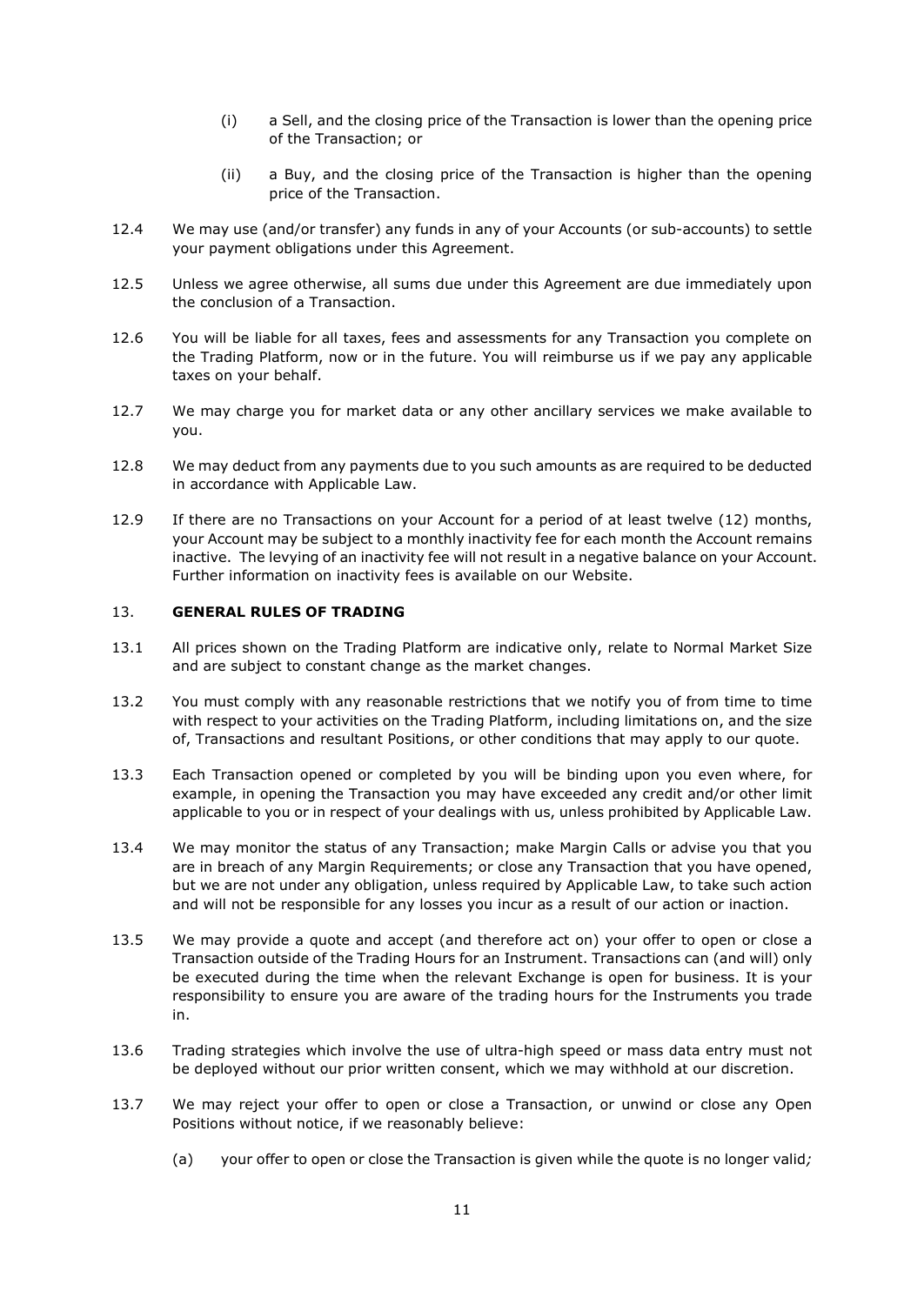- (b) our quote contains a Manifest Error;
- (c) the Transaction exceeds the maximum Order amount;
- (d) the Order is placed in reliance on price latency opportunities including any Orders placed using API, or by attempting to game or abuse the system;
- (e) you have insufficient funds available on your Account to cover the Margin associated with an opening Transaction or maintaining an Open Position, or you would breach any other limit placed on your dealings by us or required of us by Applicable Law;
- (f) you have benefitted from an unfair advantage or acted in an unfair or abusive manner in respect of our systems, platforms or Accounts, for example:
	- (i) using any electronic device, software, algorithm or any trading strategy that aims to manipulate or take unfair advantage;
	- (ii) exploiting a fault, loophole or error in our software, system or platforms;
	- (iii) collusion; or
	- (iv) using trading strategies designed to return profits by taking advantage of latencies in a platform, delayed prices or through high volumes of Transactions opened and closed within an unusually short period of time as compared to the 'average' client and/or targeting tick fluctuations rather than movements reflecting the correct underlying prices; or
- (g) it is reasonable for us to do so in order to protect us or the Trading Platform, provided we act reasonably.
- 13.8 If you are a legal entity, our Transactions with you may need to be reported under the European Regulation on OTC Derivatives, Central Counterparties and Trade Repositories (648/2012), also known as EMIR. If they are required to be reported, we will generate the unique trade identifier in relation to each relevant Transaction. Please contact us for this information.
- 13.9 To the extent you are a MiFID investment firm and are required to do so, we will not transaction report on your behalf.
- 13.10 If you are a legal entity, you agree that we may in certain circumstances obtain a Legal Entity Identifier (LEI) on your behalf. We may do this if we consider it necessary in order to allow you to enter into Transactions with us. We may pass on to you any charge we incur to obtain an LEI on your behalf and we may charge you an administration fee to cover our costs.
- 13.11 Where a situation arises that is not contemplated by this Agreement you and we will resolve the matter using principles of good faith and fairness, guided both by normal market practices and the approach taken by our hedging counterparty with whom we have hedged our risk exposure to you for the relevant Transaction or Transactions.

#### 14. **TRADE CONFIRMATION, ACCOUNT STATEMENTS AND RECORD KEEPING**

- 14.1 All information on your trading activities is available online in your Account.
- 14.2 When we execute your Order, we will provide you by email with the essential information concerning the execution of that Order in accordance with the regulatory technical standards on reporting obligations of EU Regulation 600/2014. The information of the executed Order will be provided as soon as practically possible and no later than the first business day following the execution,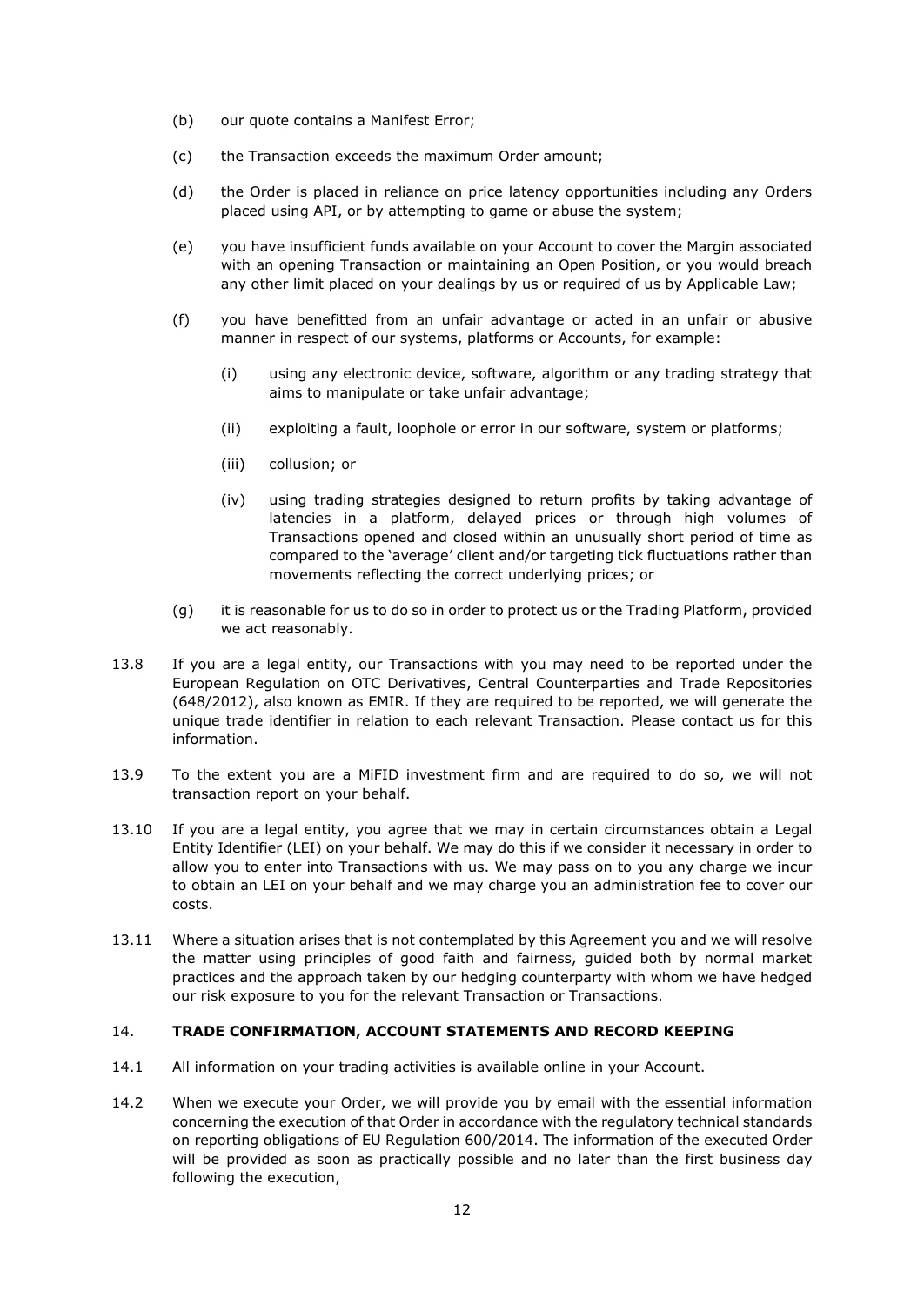- 14.3 You can generate daily, monthly and yearly reports of all your executed trades and trading activities. Your Account will be updated no later than 24 hours after any activity takes place.
- 14.4 We will keep records of your Transactions to comply with our own record keeping obligations, and we may disclose such records as may be required as evidence in any legal or regulatory proceedings. We do not keep records on your behalf.

## 15. **YOUR MONEY**

- 15.1 We will treat any money we hold on your behalf, irrespective of your classification as a Retail or Professional Client, as Client Money in accordance with the Investment Services Act (Control of Assets) Regulations of Malta, and therefore hold your money in a segregated Client Money bank account.
- 15.2 We will hold your (and other customers') Client Money in a pooled client bank account with one or more third party bank or credit institution, that we choose in accordance with the Control of Assets Regulations. We will not be responsible for the acts or omissions of any third party bank or credit institution holding your money**.**
- 15.3 We will not pay interest on any Client Money that we hold on your behalf and by entering into this agreement you acknowledge that you therefore waive any entitlement to interest under the Control of Assets Regulations or otherwise.
- 15.4 You agree that we may transfer Client Money to a third party as part of a transfer of all or part of our business in accordance with the Control of Assets Regulations. Any sums transferred will be held in accordance with these regulations, where this is not the case, we will exercise all due skill, care and diligence in assessing whether adequate measures are in place to protect such sums.

## 16. **MONEY OWING TO YOU**

- 16.1 Any money standing to the credit of your Account will be transferred to you upon request, subject to you satisfying relevant Margin Requirements and there being no outstanding sums due from you under these terms.
- 16.2 Withdrawals from your Account should be made to the same account you used to fund your Account. If you have sent funds to us from more than one bank account, we will, at our discretion, pay any amounts withdrawn from your Account to one of the bank accounts from which such funds were received. We reserve the right to decline or cancel a withdrawal request using a specific payment method and suggest an alternative payment method for which you will need to proceed with any new withdrawal request. In doing so, we may request you to supply further supporting documentation for our internal checks and proper processing of the withdrawal request; in particular, where you wish to change bank accounts or when the bank account from which the funds were originally received no longer exists.
- 16.3 Withdrawals from your Account are generally carried out within a minimum of 3 Business Days and up to seven (7) Business Days upon receipt of the withdrawal request, except in extraordinary circumstances. Withdrawals to a bank account via bank transfer may be subject to further delays. Following receipt of a withdrawal instruction, we process the request and the requested withdrawal amount will be deducted from your Account balance. You or we can cancel the withdrawal request at any time until the withdrawal request is fully processed and settled, and the withdrawal amount requested can be used to satisfy your liabilities for any Transactions completed during such time.
- 16.4 Where applicable we will return money to your credit/debit card in the form of card refunds. This means that your withdrawal request may be split into multiple payments in order to refund each of your individual deposit transactions.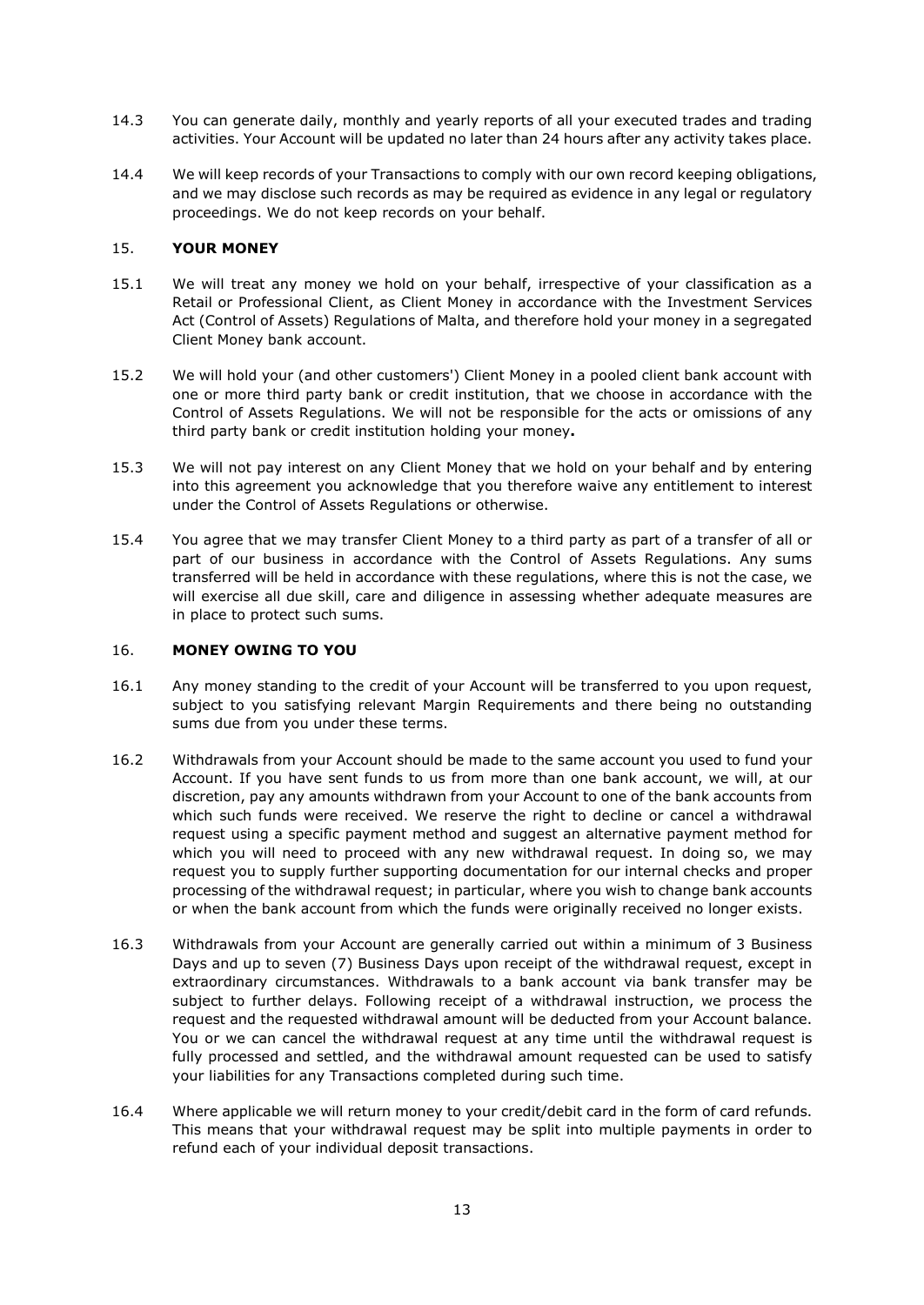- 16.5 We reserve the right to refuse: deposits to your Account, including without limitation, deposits made from third party sources; and withdrawals from your Account which are directed to third party recipients.
- 16.6 All Account withdrawal requests are subject to a minimum withdrawal amount, which is the lesser of €50 (or equivalent) and your available balance.
- 16.7 We may charge you if you exceed the maximum number of monthly withdrawals on your Account, as detailed on our Website.

## 17. **THE TRADING PLATFORM**

## **Access to the Trading Platform**

- <span id="page-13-0"></span>17.1 We grant you a licence to install and use the web and app version of the Trading Platform Software. This licence is personal to you. You cannot allow others to use the Trading Platform Software or sub-licence our Software in any way. When this Agreement ends, we automatically revoke the licence and you must no longer use the Trading Platform.
- 17.2 You must comply with the terms of any Third Party Software Licences that we provide you with from time to time. We do not provide support for Third Party Software nor make any warranty or representation as to its quality or performance. You acknowledge that there are important differences when using Third Party Software to access your Account.
- 17.3 It is your responsibility to ensure you can access the Trading Platform Software, and you are responsible for any charges you incur as result of accessing our Trading Platform through any device (such as data charges from your mobile operator or internet access charges from your internet service provider, for example).
- 17.4 The use of and access to the Trading Platform may not be permitted (or may be blocked) in some countries and jurisdictions. It is your responsibility to verify that you are permitted to use and access the Trading Platform in the country in which you are located.
- 17.5 From time to time, we may add to, modify, or remove any part of the Trading Platform or Software. We will try to minimise disruption to you if we do this and replace any part of the Trading Platform with an equivalent part to the extent practicable. We will give you prior written notice where we believe our actions may result in detriment to you.
- 17.6 We may allow you to use our services and access our Trading Platform through various digital means, including through our Website or a mobile or tablet application. Accessing the Trading Platform through our digital channels may not allow the same functionality, access to information and services which are available when using the web version of the Trading Platform.
- 17.7 We do not promise our Trading Platform or Software will be uninterrupted, error-free or free from viruses. For example, there may be occasions where you cannot place Transactions; where information (including prices and quotes) is incorrect; where you cannot receive any messages from us; or where Orders are not correctly completed. We will not be responsible for any such interruption or errors and our records will determine the obligations of either party.
- 17.8 We take no responsibility for any communications transmitted over the internet, including any failures, disruptions, distortions, errors or delays. There can be no assurance that such communications will remain confidential or intact. Any communications transmitted to or from you through the Trading Platform, email, instant messaging or other forms of electronic communication through the internet are at your own risk.
- 17.9 We will not be responsible for any loss or damage you suffer (including damage to your devices) through access to or use of the Trading Platform or through any failure by us (or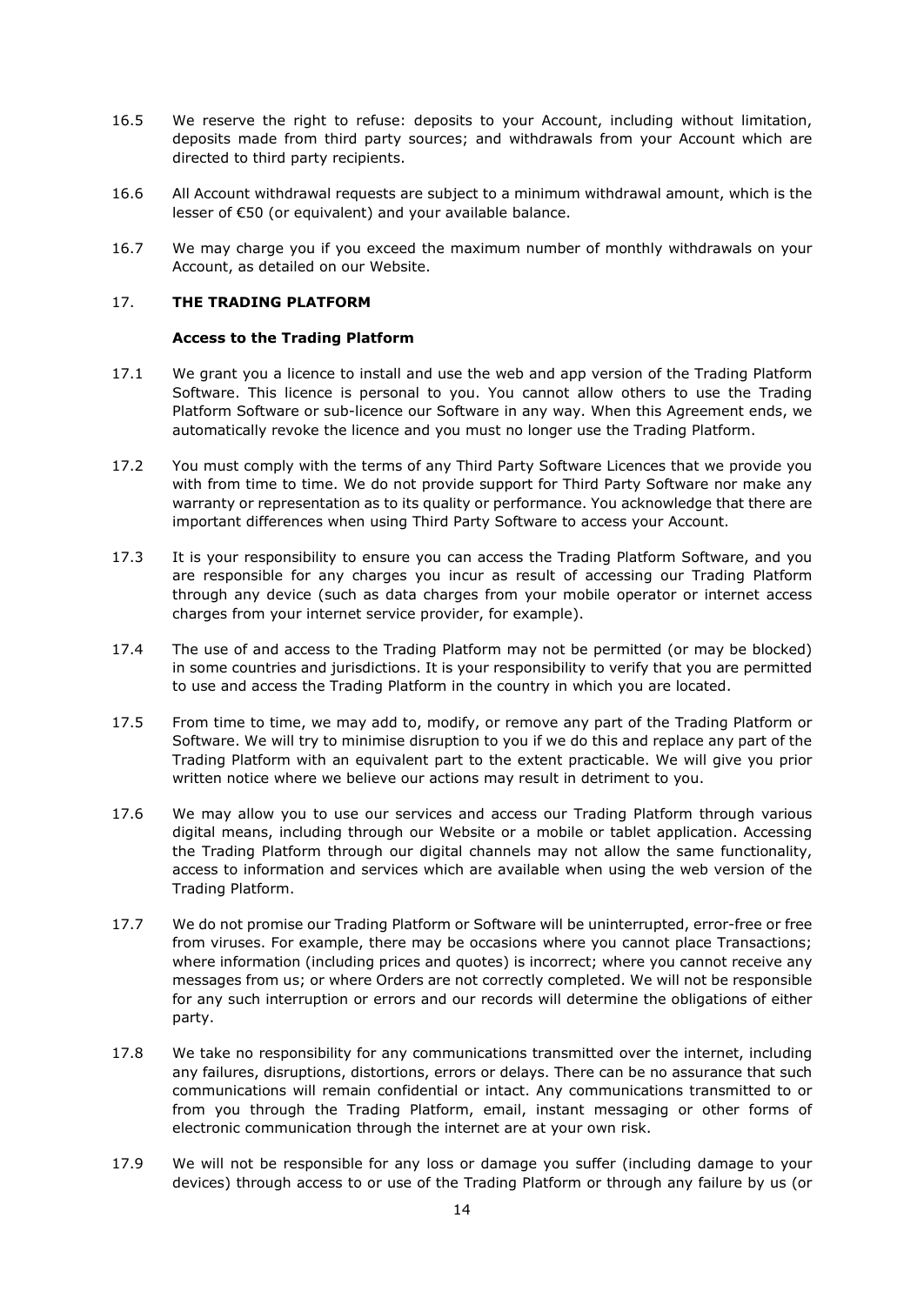a third party) to provide you access to the Trading Platform or through any incompatibility of the Trading Platform with any of your devices.

## **Access Codes**

- 17.10 You must:
	- (a) take all reasonable steps to keep your Access Codes confidential and ensure they cannot be used by any person other than you or an Authorised person; and
	- (b) notify us as soon as possible by telephone or in writing if you discover that any of your Access Codes or other security information or devices have been lost or stolen, or that someone else has used (or attempted to use) them.
- 17.11 When we receive any form of communication (including but not limited to instructions for Transactions) through our Trading Platform from any device or medium that uses your Access Codes, we will assume the communication has been transmitted by you or by an Authorised Person. We will rely on that communication as a valid and authentic communication from you and, where applicable, as authority to enter into Transactions with you.
- 17.12 We are under no obligation to confirm any communication using your Access Codes is valid, accurate or complete before we act or rely on the communication. We may act or decline to act on any communications if we consider them to be unclear, incomplete or suspicious and will not be responsible for any such actions or inactions.
- 17.13 You must immediately inform us if you are aware or suspect that a third party has had access to your Account.
- 17.14 We will not be responsible for any losses or damage you suffer as a result of any such unauthorised access to your Account, where you have acted fraudulently or have intentionally or negligently disclosed your Access Codes.
- 17.15 We may suspend your access to the Trading Platform and require you to change your Access Codes at any time.
- 17.16 If we receive conflicting or ambiguous instructions, we may in our reasonable discretion and without any liability to you or any other person such, act or decline to act as we think fit, but will endeavour to contact you to clarify your instructions as soon as reasonably possible.

## 18. **JOINT ACCOUNT**

- 18.1 If your Account is a joint Account, each of the joint Account holders (collectively the **"Joint Owners"**) acknowledge that:
	- (a) both Joint Owners will be responsible for complying with the terms of the Agreement individually (this is known as joint and several liability);
	- (b) any one or more of the Joint Owners shall have the authority to act on behalf of all Joint Owners, without notice to the other Joint Owners;
	- (c) each Joint Owner appoints each and every other Joint Owner as his/her agent and confers upon each and every Joint Owner the broadest possible power with respect to the Account;
	- (d) we are authorised to act on the instructions of any Joint Owner, without further inquiry in respect of all Transactions, including without limitation, the placement of Orders, the entering into of Transactions, and the disposition of any or all assets in the Joint Account. We have no responsibility to further enquire into the authority of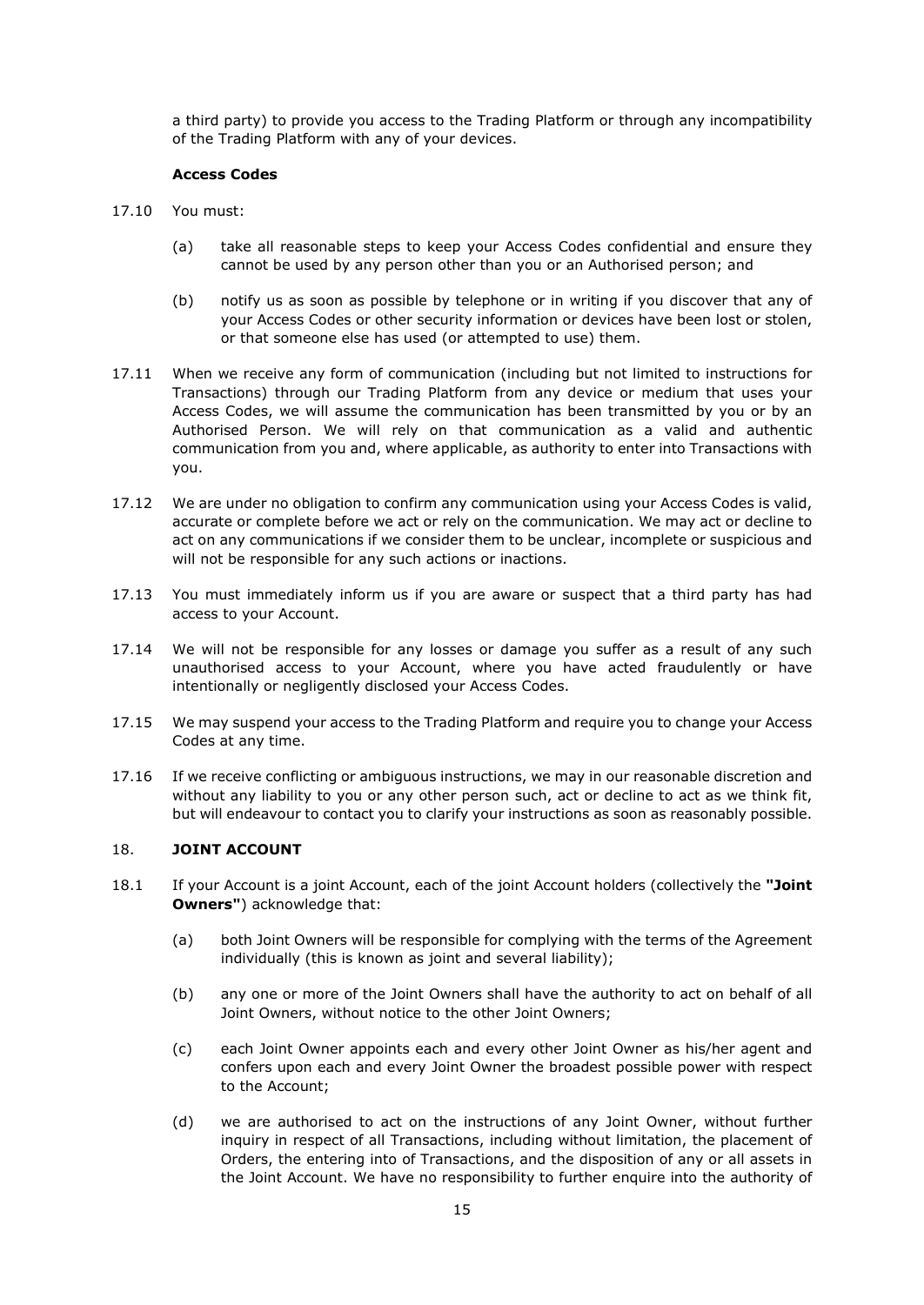the Joint Owners, and will not be responsible for the consequences of any acts or omissions we make in reliance upon any such instructions;

- (e) we will be entitled to recover from any one or more Joint Owners our reasonable costs of defending any claims by a Joint Owner that may arise as a result of us following the instructions given to us by any Joint Owner;
- (f) any one or more Joint Owners shall immediately notify us in writing in the event of the death or legal incapacity of any other Joint Owner. We may, before or after receiving such notice, take such action, require such documents, retain such assets and/or restrict such Transactions as we deem advisable to protect ourselves against any tax, liability, penalty or loss. The estate of the deceased Joint Owner, together with the surviving Joint Owners, shall continue to be responsible to us for any obligations incurred before we received written notice of the death of such Joint Owner, or for any costs incurred by us, including reasonable legal fees, in the closure of the Account, or adjustment of the interests of the surviving Joint Owners; and
- (g) unless the Joint Owners advise us in writing to the contrary, the Joint Owners shall be deemed joint tenants with right of survivorship and in the event of the death of a Joint Owner, the entire interest in the Joint Account shall be vested in the surviving Joint Owners on the same terms and conditions as previously held, without in any manner releasing the deceased Joint Owner from liability under this Agreement.

## 19. **POWER OF ATTORNEY**

- 19.1 If you want to permit a third party (an **"Attorney"**) to operate your Account, you must send us a copy of our Limited Power-of-Attorney document (available on our Website) duly signed by you, the Attorney and an appropriate witness, before permitting the Attorney to operate the Account.
- 19.2 We have no responsibility to review your choice of Attorney, nor to advise you of such Attorney's reputation, operating methods or trading record. You provide your Attorney with authority and control over your Account at your own risk.
- 19.3 We will follow the instructions of your Attorney, as if such instructions had originated from you. We will not be required to confirm such instructions with you.
- 19.4 You retain the right to vary or cancel the appointment of an Attorney at any time by notifying us in writing.
- 19.5 We will not be responsible for any loss or damage you may suffer from the acts or omissions of an Attorney, or as a result of us following the instructions of an Attorney.

## 20. **CHANGING THESE TERMS**

- 20.1 We may change these terms at any time for any reason, including (without limitation):
	- (a) to comply with or reflect a change in Applicable Law or a decision by a relevant ombudsman or regulator;
	- (b) to make them more favourable to you or to correct a mistake or oversight (provided that any correction would not be detrimental to your rights);
	- (c) to provide for the introduction of new systems, services, procedures, processes and/or products or to incorporate such changes in technology as we deem necessary (provided in each case any change would not be detrimental to your rights); or
	- (d) to remove an existing service, provided we have given you appropriate notice its removal in accordance with this Agreement.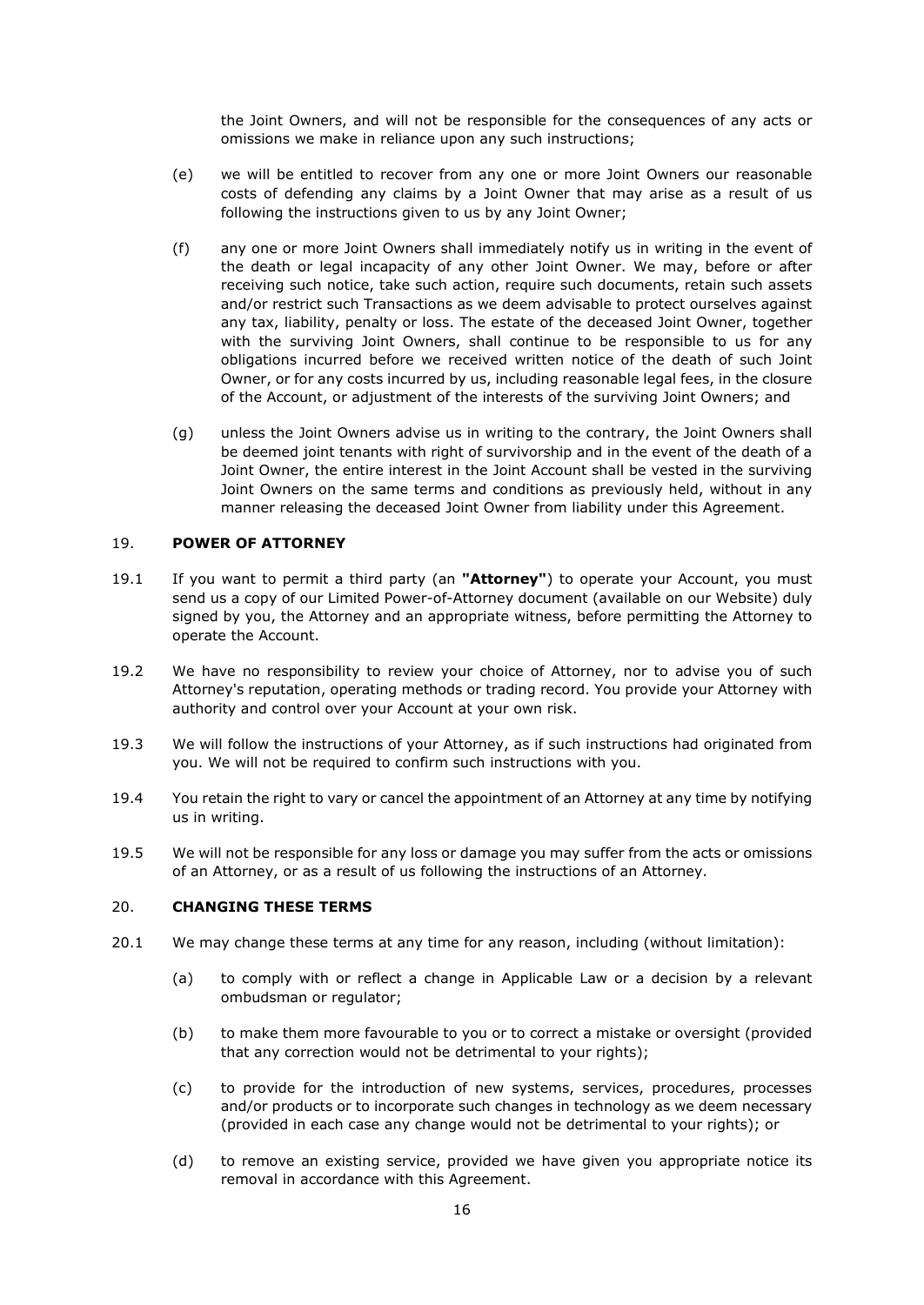- 20.2 We will notify you in writing before the changes take effect. You will be deemed to accept and agree to the changes unless you notify us to the contrary within five (5) Business Days of the date of our written notice to you. If you object to the changes, the changes will not be binding on you, but your Account will be suspended and you will be required to close your Account as soon as is reasonably practicable. Any change to this Agreement will come into effect on the date specified by us which will, in most cases, be at least five Business Days after you are deemed to have received notice of the amendment in accordance with paragraph [32.3](#page-23-0) (unless it is impractical in the circumstances to give five (5) Business Days' notice).
- 20.3 If, as a result of changes we propose to make, you wish to terminate the Agreement, you may do so in accordance with paragraph [21.](#page-16-0) We will not make a charge for transferring any money we hold for you if you terminate the Agreement for this reason.
- 20.4 An up to date copy of these terms is always available on our Website.

## <span id="page-16-0"></span>21. **TERM, TERMINATION AND CANCELLATION**

- 21.1 You may terminate this Agreement only in accordance with this paragraph [21.](#page-16-0)
- 21.2 Either you or we may terminate this Agreement, at any time, by giving the other party at least three (3) Business Days written notice.
- 21.3 If you terminate this Agreement, you must close all your open Positions as soon as is reasonably practicable and in any event within twenty one (21) days of you giving us written notice to terminate this Agreement. Any losses incurred on your Account prior to its closure will become immediately payable by you. We will not accept any Orders to open new or increase existing Positions after we receive such written notice from you to terminate this Agreement. We will only close your Account if you have fully satisfied and discharged any amounts owed to us in respect of your Account.
- 21.4 We may terminate this Agreement immediately upon an Event of Default, as set out in paragraph [23,](#page-17-0) or upon a Force Majeure Event, as set out in paragraph 26. If we terminate this Agreement for these reasons:
	- (a) we will notify you in advance unless we are unable to do so under Applicable Law; and
	- (b) we may close out or cancel any or all of your open Positions without notice on the basis of the price available on the Trading Platform or, where the market is closed, at the next available price on the opening of the market, or as required otherwise by Applicable Law.
- 21.5 No penalty, fee or charge will be payable by either party upon cancellation or termination of this Agreement under this section [21.](#page-16-0)
- 21.6 Where this Agreement comes to an end, we will endeavour to return to you, within five (5) Business Days, the net balance of any monies remaining on your Account.
- 21.7 We will forward any net balances in your Account as directed by you. In the event that you fail to provide instructions we will forward such funds to the account from which you transferred funds from.
- 21.8 The amount to be remitted to you pursuant to paragraph 21.6 shall be the net balance of your Account less (i) any and all monies due to us from you pursuant to the Agreement; and (ii) any and all taxes and other sums that we are required to withhold from such remittance in accordance with Applicable Law.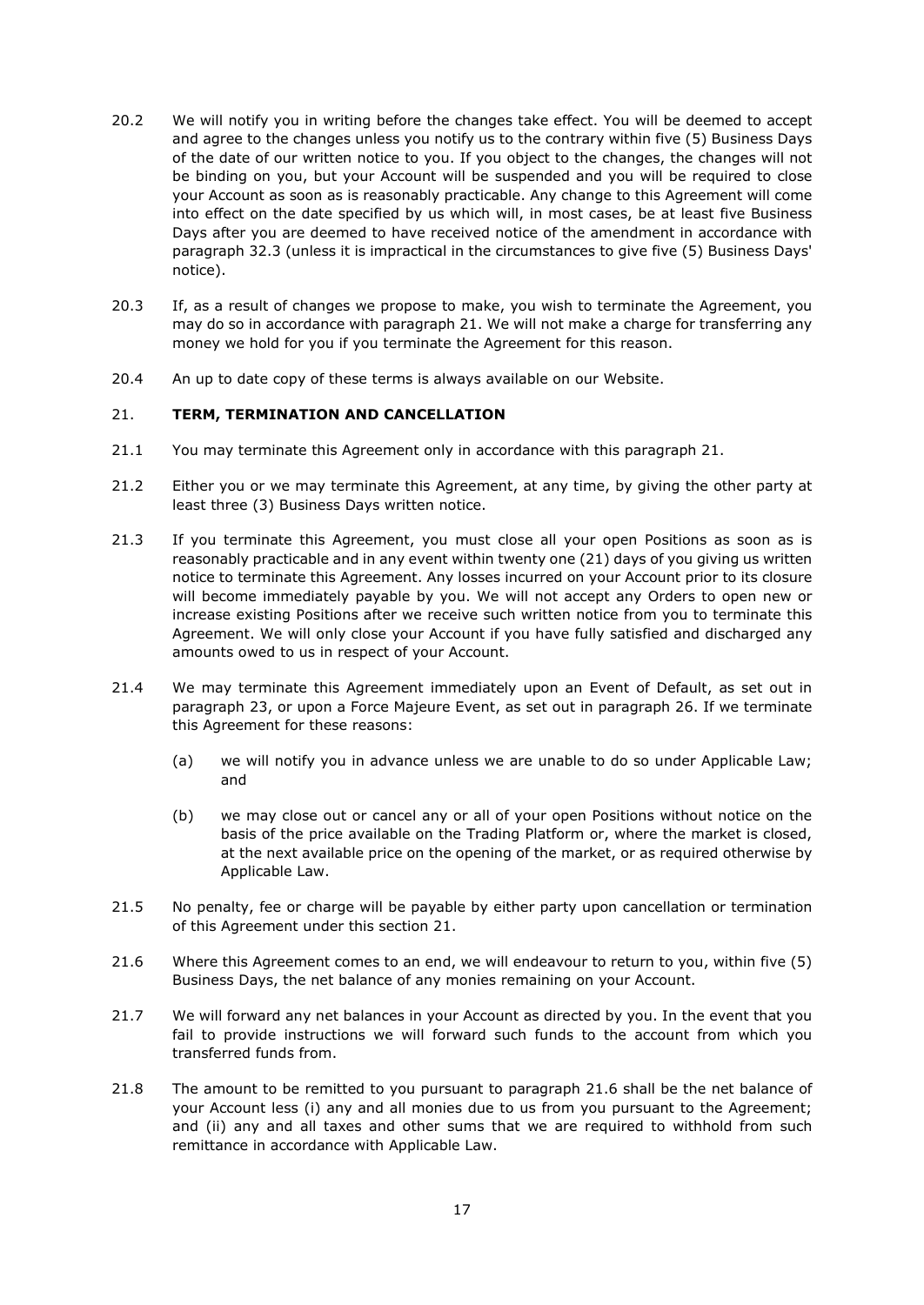# 22. **ASSIGNMENT**

- 22.1 You may only assign or transfer, or grant any security in respect of, your rights or obligations under this Agreement to another person if we agree to this in writing. We would not agree to such transfer to a person who is a Prohibited Customer, for whom we do not consider our services to be appropriate or who we do not consider could comply with the terms of this Agreement, for example.
- 22.2 We may assign our rights or obligations under this Agreement to another organisation. We will tell you in writing at least thirty (30) days before this happens. You can terminate this Agreement at any time before the end of this thirty (30) day period if you are not happy with this assignment.

## <span id="page-17-0"></span>23. **EVENTS OF DEFAULT AND THEIR EFFECT**

- <span id="page-17-4"></span><span id="page-17-2"></span>23.1 Each of the following will constitute an **"Event of Default"**:
	- (a) you fail to satisfy any material provision of this Agreement and such failure continues for more than 3 Business Days after we have given you the relevant notice of nonperformance;
	- (b) you fail to perform a material obligation under this Agreement and such failure is reasonably likely to expose us to the risk of a loss such that it is not possible for us, acting reasonably, to give you notice of non-performance;
	- (c) you fail to provide us with any information or notice required pursuant to this Agreement or provide false, incomplete or misleading information;
	- (d) you die or become of unsound mind;
	- (e) we consider it reasonably necessary to prevent what we reasonably consider to be or might be a violation of any Applicable Law (including but not limited to, market abuse, gaming the system, or scalping);
	- (f) you withdraw your consent to conduct business electronically at any time by providing notice in accordance with this Agreement;
	- (g) you enter into liquidation or bankruptcy, whether compulsorily or voluntarily, or a procedure is commenced against you seeking or proposing liquidation or bankruptcy within any jurisdiction, or you are generally unable to pay your debts as they become due (or you admit so in writing);
	- (h) you become subject to an administration order or have a receiver or similar appointment or order are made or proceedings commenced in respect of any of your assets in any jurisdiction in consequence of debt;
	- (i) we reasonably believe you have acted in an unfair or abusive manner, for example, but not limited to, using any ultra-high speed trading; automated or mass data entry system; or Scalping with or on the Trading Platform; or
	- (j) any other circumstances where we reasonably believe that it is necessary or desirable to take any action set out in paragraph [23.2.](#page-17-1)
- <span id="page-17-3"></span><span id="page-17-1"></span>23.2 If an Event of Default occurs, unless otherwise prescribed by Applicable Law, we may, in our absolute discretion, at any time and without prior notice, take one or more of the following steps:
	- (a) close out all or any of your Open Positions at current quotes;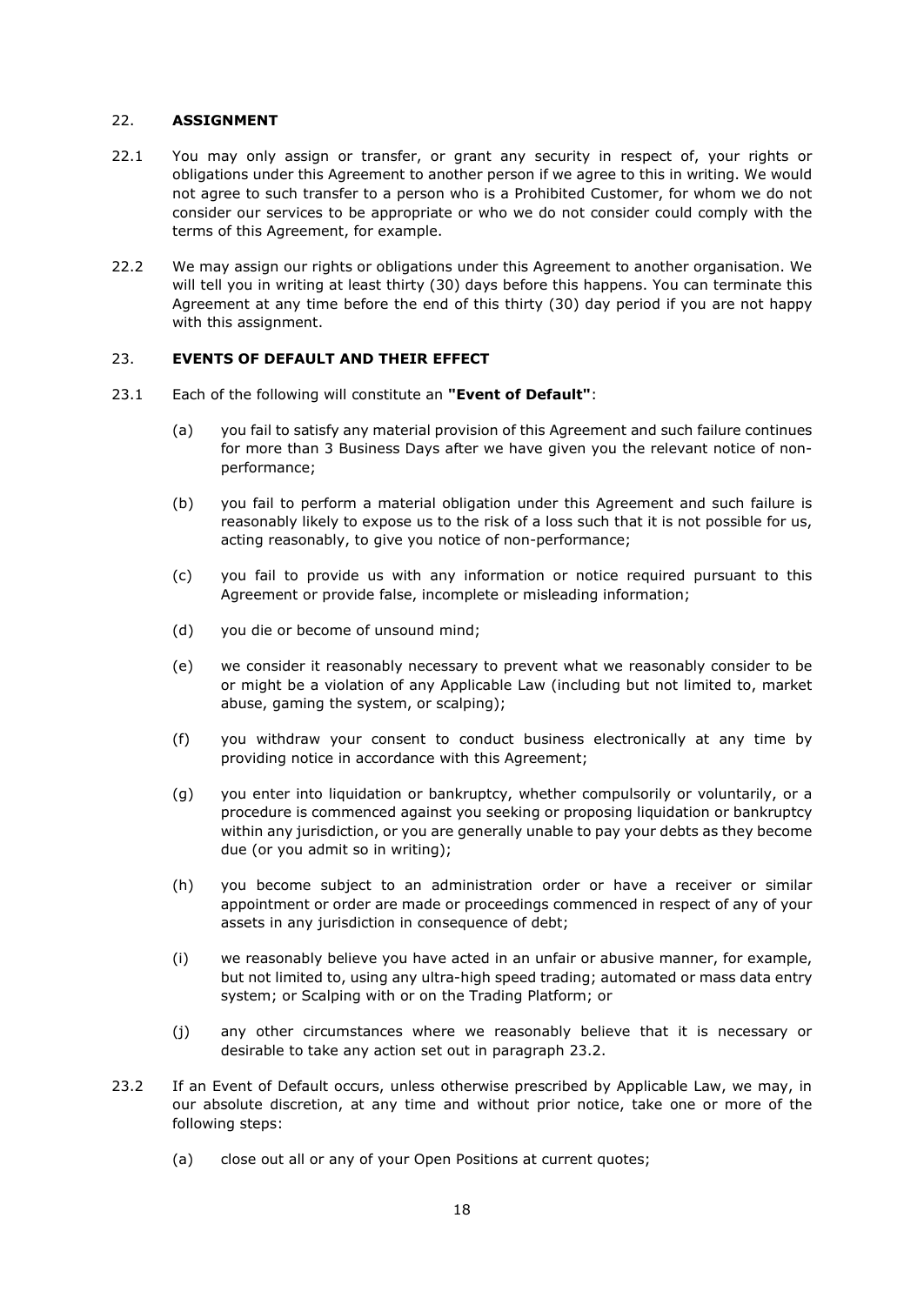- (b) debit (or credit) your Account for amounts which are due to us (or you);
- (c) close any or all of your Accounts held with us; or
- (d) refuse to open new Positions or Accounts for you.
- 23.3 In the case of an Event of Default under paragraph [23.1\(f\),](#page-17-2) any communications between us and you during the period before the withdrawal of your consent to do business electronically, will be valid and binding on both you and us.
- 23.4 In the case of an Event of Default under paragraph [23.1\(j\),](#page-17-3) you agree to accept the risk and liability for any resulting financial loss, on a Transaction, which will become immediately due and payable.

#### <span id="page-18-0"></span>24. **OUR LIABILITY TO YOU**

- 24.1 We (including our directors, officers and agents) shall not be responsible to you or any third party for:
	- (a) any loss, expense, cost or damages (together **"Loss"**) you suffer or incur as a result of our/their acts or omissions unless and to the extent that such Loss is suffered or incurred as a result of our/their fraud, negligence or wilful default;
	- (b) any Loss which is not a foreseeable result of us breaching this Agreement, including but not limited to, loss of future profit, loss of business, loss of goodwill or reputation, loss or corruption of data or loss of opportunity;
	- (c) any Loss you suffer or incur as a result of any error in any Order or instruction which is, or appears to be, made using your Access Codes;
	- (d) any Loss you suffer as a result of your use of or inability to use Third Party Software;
	- (e) any decline in the value of your investments;
	- (f) any delay or change in market conditions before any Transaction is effected;
	- (g) the solvency, acts or omissions of any third party (except where we have been negligent in appointing that third party);
	- (h) any delay, failure or error by you in implementing any reasonable instruction we have provided to you;
	- (i) any inaccurate or incomplete instructions received from you;
	- (j) any losses you suffer as a result of any other person, whether authorised or unauthorised by you, gaining access to your Account using your Access Code or by any other means;
	- (k) inaccessibility or disruption to, or errors or defects with, or viruses, worms or software bombs spreading from, the Trading Platform unless due to our fraud, negligence or wilful default;
	- (l) any interruption or destruction to the Trading Platform due to circumstances beyond our reasonable control;
	- (m) our refusal to execute any Transaction;
	- (n) any Account Adjustment (including without limitation, the reversal or amendment of any Transaction);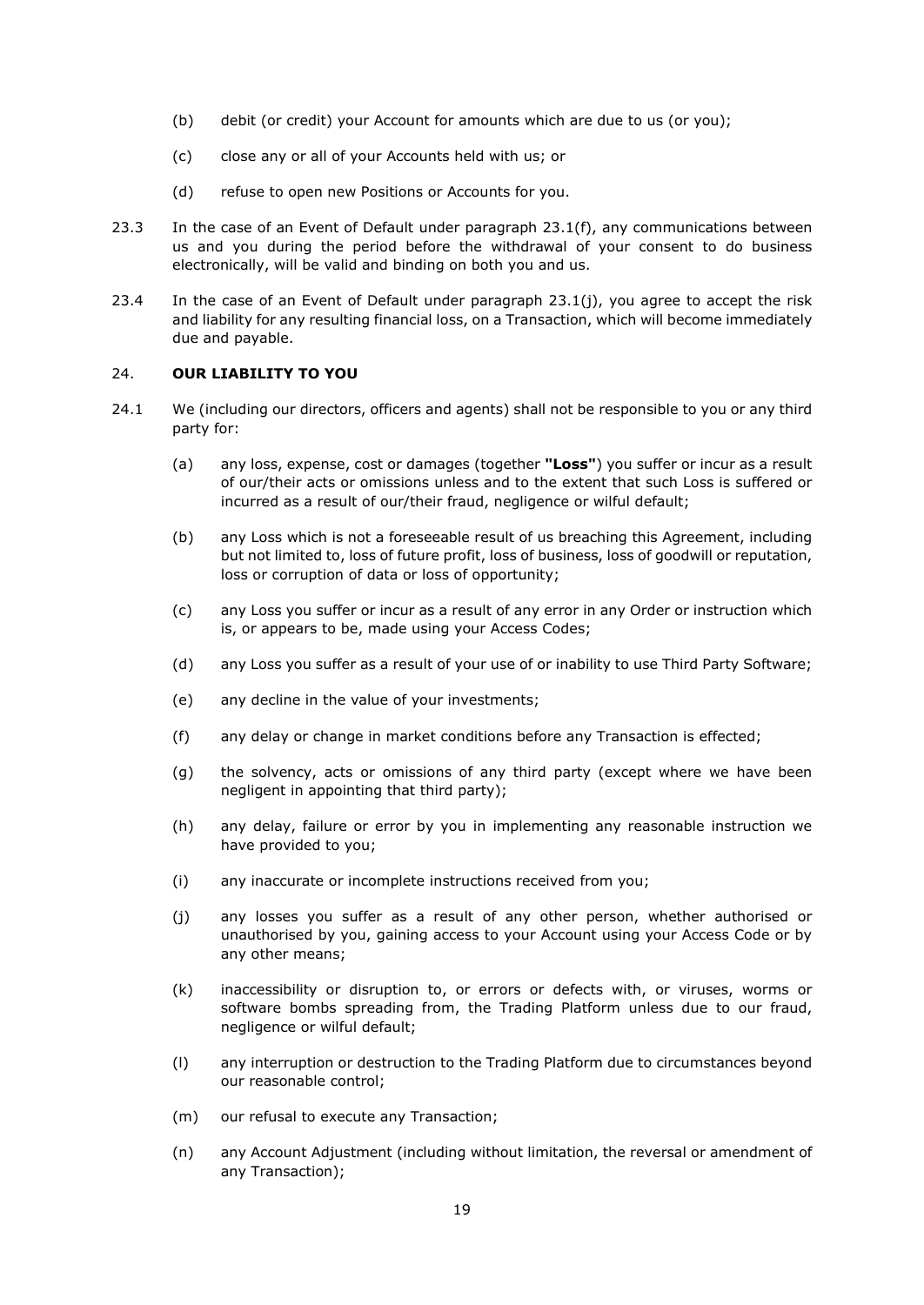- (o) any failure, delay or error in executing or confirming any Transaction; or
- (p) us exercising or failing to exercise our rights under this Agreement (including, without limitation, in the circumstances set out in paragraph [13.7\)](#page-10-0).
- 24.2 Nothing in this Agreement excludes or limits our liability for death or personal injury caused by our negligence, fraud or fraudulent misrepresentation.
- 24.3 Nothing in this Agreement excludes or restricts any duty or liability we owe you under any Applicable Law, and if there is any conflict between this Agreement and the provisions of any Applicable Law, the provisions of the Applicable Law shall prevail.
- 24.4 Nothing in this Agreement or otherwise shall oblige us to do anything we believe to be contrary to Applicable Law.

## 25. **YOUR RESPONSIBILITY FOR LOSSES**

You are responsible for, and shall refund to us, any liabilities, losses or costs we may incur if you fail to perform any of your obligations under this Agreement, in relation to any Transaction or in relation to any false information or declaration made either to us or to any third party, or arising out of any act or omission by any person obtaining access to your Account by using your Access Codes, whether or not you authorised such access. This responsibility extends to our legal and administrative costs and expenses incurred in respect of taking any legal or investigatory action against you, or instructing any debt collection agency, to recover monies owed by you to us. However, this responsibility does not extend to situations where we have acted negligently, fraudulently or with wilful default.

#### 26. **EXCEPTIONAL EVENTS**

- 26.1 We will not be liable to you for any delay in performance, or for the non-performance of any of our obligations under this Agreement by reason of any cause that is beyond our reasonable control, a **"Force Majeure Event"**.
- 26.2 A Force Majeure Event will include, but is not limited to, the following:
	- (a) any act, event or occurrence (including without limitation any strike, riot or civil commotion, act of terrorism, war, industrial action, acts and regulations of any governmental or supra national bodies or authorities) that, in our opinion, prevents us from maintaining an orderly market in one or more of the Instruments in respect of which we ordinarily deal in Transactions;
	- (b) the suspension or closure of any market or the abandonment or failure of any event on which we base, or to which we in any way relate, our quote, or the imposition of limits or special or unusual terms on the trading in any such market or on any such event;
	- (c) the occurrence of an excessive movement in the level of any Transaction and/or the Underlying Market or our anticipation (acting reasonably) of the occurrence of such a movement;
	- (d) any breakdown or failure of transmission, communication or computer facilities, interruption of power supply, or electronic or communications equipment failure;
	- (e) failure of any relevant supplier, intermediate broker, agent or principal of ours, custodian, sub-custodian, dealer, exchange, clearing house or regulatory or selfregulatory organisation, for any reason, to perform its obligations.
- 26.3 If we determine in our reasonable opinion that a Force Majeure Event has occurred or is occurring, and we deem such action necessary in our reasonable discretion to protect our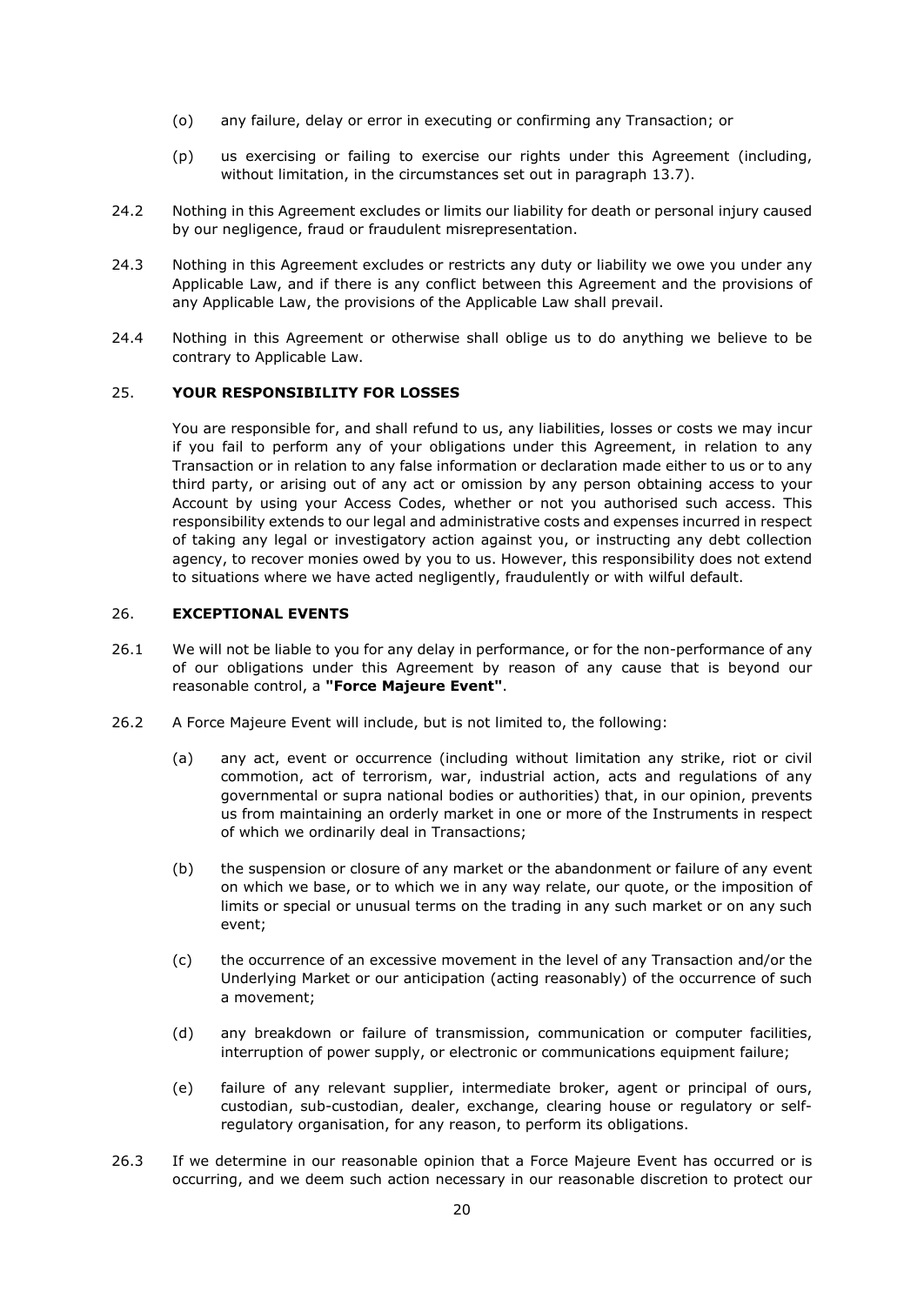interests or those of our clients and other customers, we may at any time and without notice:

- (a) treat any or all Transactions that are then outstanding as having been cancelled and terminated;
- (b) sell or otherwise convert any Position under our control into monies in such manner as we reasonably consider necessary or appropriate; and/or
- (c) close out, replace or reverse any or all Transactions, enter into any other Transaction or take, or refrain from taking, such other action at such times and in such manner as we consider necessary or appropriate to cover, reduce or eliminate our loss or liability under or in respect of any contracts, Positions or commitments.
- 26.4 Upon the occurrence of a Force Majeure Event we will use commercially reasonable efforts to resume normal performance of the Trading Platform and will use our reasonable efforts to give you written notice that a Force Majeure Event has occurred.

#### 27. **REPRESENTATIONS AND WARRANTIES**

- 27.1 It is a condition of this Agreement that you agree with the confirmations (**"representations"**) and statements (**"warranties"**) below as we provide services to you in reliance on them. You must notify us immediately if any of them cease to be correct for long as this Agreement remains in place and prior to each Transaction.
- 27.2 You make the following general representations and warranties to us:
	- (a) your Registration Data is accurate, up-to-date and does not omit any important information of which we should be aware;
	- (b) you are of sound mind and legal competence;
	- (c) this Agreement (and each Transaction) has been validly entered into and is legally binding on you;
	- (d) you are not a Prohibited Customer;
	- (e) you are and will continue to comply with the terms of this Agreement and Applicable Law;
	- (f) any money or assets you supply to us for any purpose are unencumbered;
	- (g) you will not take any action which interrupts, or may interrupt, the provision of the Trading Platform, or enter or seek to enter into Transactions that we consider to amount to any form of market abuse, market manipulation or manipulation of our Trading Platform;
	- (h) you will not enter into any Transaction to exploit any temporal and/or minor inaccuracy in any price or Quote; and
	- (i) you have not and will not grant a security interest in the Account or its assets to any entity or person without our prior written consent.
- 27.3 We make the following general representations and warranties to you:
	- (a) we will exercise all reasonable care and skill in providing the agreed services to you; and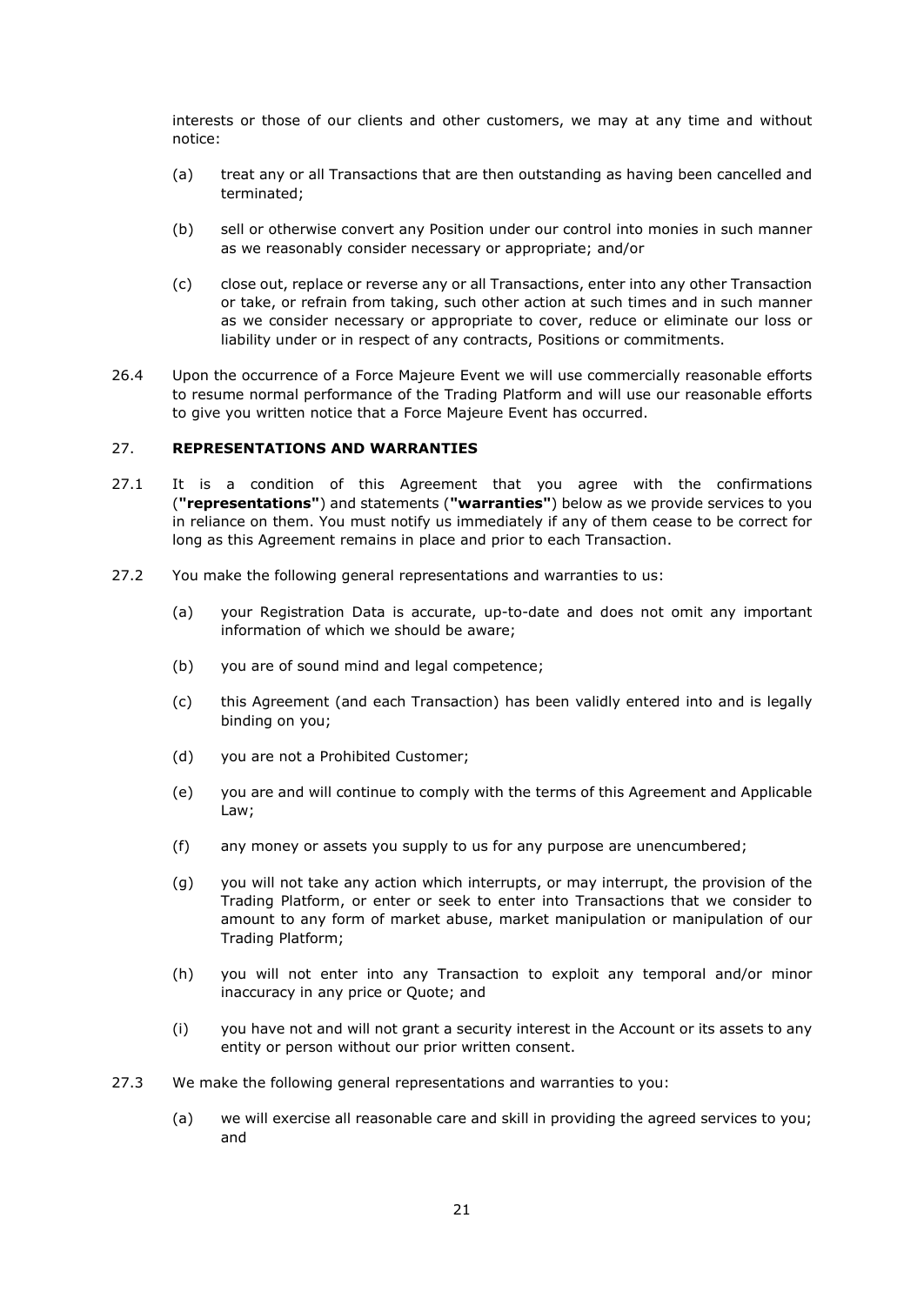(b) we have obtained and will maintain all necessary consents, authorisations, approvals or licences and will take all necessary steps to comply all Applicable Law and the terms of this Agreement.

# 28. **HOW WE MAY USE YOUR DATA**

- 28.1 We collect and use information about you while providing the services to you. This may include personal data and sensitive personal data each as defined in the Data Protection Act of 28 May 2018 (Chapter 586, Laws of Malta).
- 28.2 We will be the data controller of such personal data and will process your personal data in accordance with our Privacy Policy which is available on our Website. The Privacy Policy will form part of your Agreement with us.
- 28.3 You are entitled to receive information about the processing of personal data concerning you. We will, on your request or may on our own initiative, rectify any error detected. For more information about your rights and to control the way in which we use your personal data please go to our Privacy Policy, which is available on our Website.
- 28.4 We may hold and retain information about you in order to comply with regulatory and legal obligations.
- 28.5 We may transmit your personal data to our affiliated companies and third parties in connection with our business, which may be located in or outside the European Union (including, without limitation, such entities or persons located in countries without data protection safeguards that would be deemed adequate under applicable standards), including, without limitation, for the purposes of:
	- (a) meeting obligations and disclosure requirements of any governmental entity or regulatory authority, brokers or other intermediaries or counterparties;
	- (b) managing and administering the relationship between you and us;
	- (c) complying with Applicable Law, including, without limitation, anti-money laundering and anti-terrorism laws and regulations and fighting crime;
	- (d) assigning or sub-contracting, procuring goods or services for, or outsourcing any part of the our normal business functions to third parties;
	- (e) monitoring our services, whether provided by ourselves or a third party; and
	- (f) communicating with credit reference and information agencies.
- 28.6 We may do anything or disclose any matters without notice to you which:
	- (a) we consider to be required by, or desirable in respect of, any Applicable Law, or requested by any competent government entity or regulatory authority; or
	- (b) are required to enable any service under this Agreement to be provided
- 28.7 We may monitor and record all our communications with you without the use of a warning tone or other notification.
- 28.8 The client confidentiality obligations set out in this Agreement and in our Privacy Policy do not and will not apply to, and in respect of, any confidential information required to be disclosed (by us or you) pursuant to any Applicable Law, or the lawful request of any court of competent jurisdiction, government agency, or regulatory body, provided in each case you (or we) notify and consult with us (or you) in advance and as to the timing and content of such disclosure, except where Applicable Law prohibits us (or you) from doing so.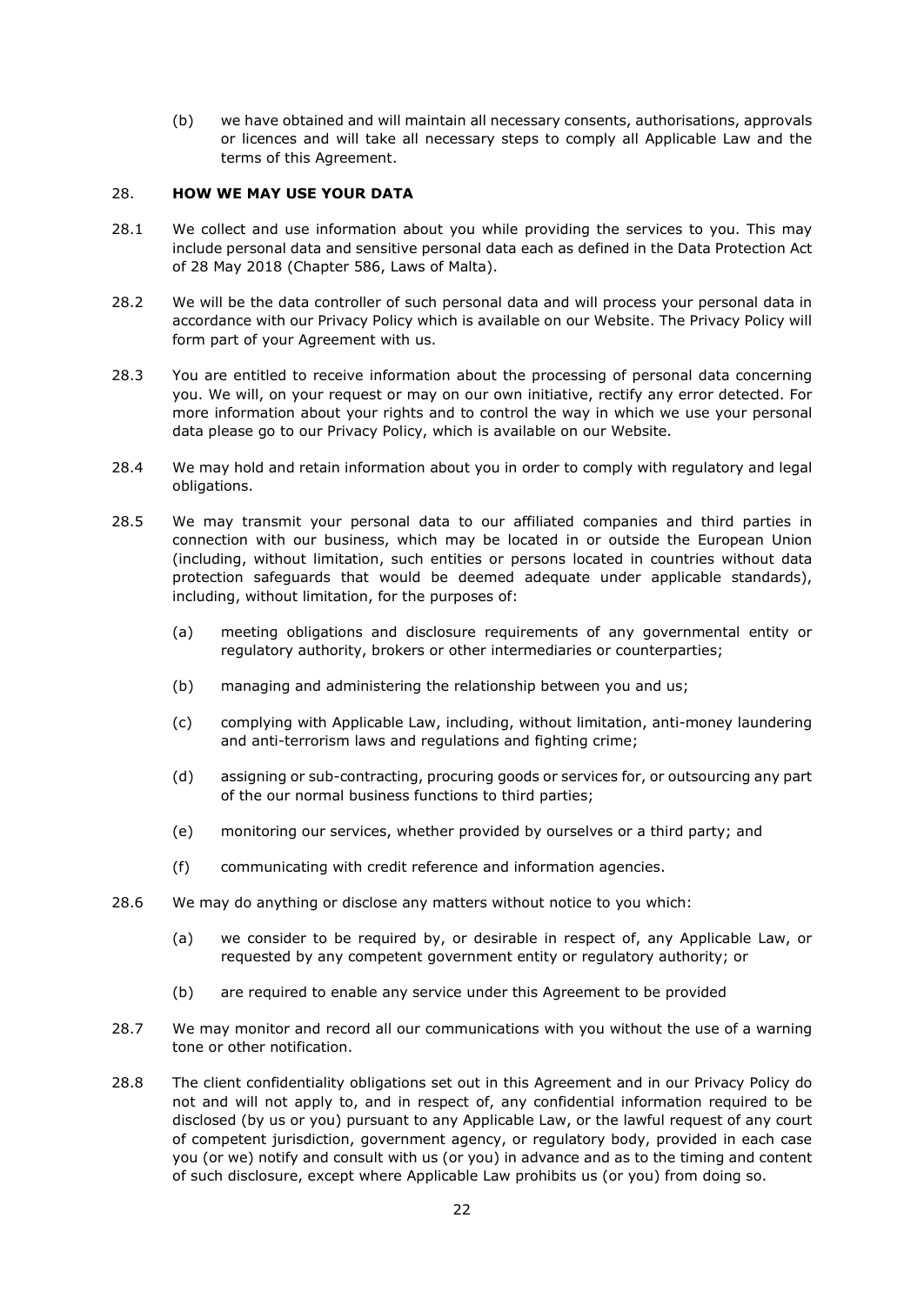## 29. **OUR RIGHTS IN THE TRADING PLATFORM – INTELLECTUAL PROPERTY**

- 29.1 We (or our licensors) own all the Intellectual Property Rights in the Trading Platform and all derivatives of the Trading Platform. We do not grant you any right or interest in the Trading Platform other than the licence granted in paragraph [17.1,](#page-13-0) and in accordance with the terms of that section.
- 29.2 You confirm that:
	- (a) you will not copy, record, translate or amend the whole or any part of the Trading Platform;
	- (b) you will not attempt to derive any source code for the Trading Platform;
	- (c) you will use your best efforts to protect our Intellectual Property Rights from being infringed by you or any person acting on your behalf; and
	- (d) you will immediately notify us in writing if you become aware that the Trading platform is being used in a manner not authorised by this Agreement.

## 30. **YOUR RIGHTS**

## **Reporting errors**

- 30.1 If you think your Transaction History is wrong or contains an error, or if you need more information about any Transaction listed in your Transaction History, we must hear from you no later than thirty (30) days after the date on which the problem or error first appeared in your Transaction History. When you contact us you must:
	- (a) provide your name and user name; and
	- (b) describe the error, or Transaction you are unsure about, and explain as clearly as you can why you believe it is an error or why you need information.
- 30.2 If you provide this information orally, we shall make a summary of the complaint and request you to confirm in writing the said summary. We will determine whether an error occurred within three Business Days after hearing from you and will correct any error promptly. If more time is needed, we may take up to fifteen (15) Business days to investigate your complaint or question, although in extenuating circumstances we may take longer (in which case we will keep you fully informed). If we ask you to confirm your complaint or question in writing and we do not receive it within fifteen (15) Business Days, we will conclude that the Transaction in question is correct and no error was reported. If we decide that there is no error, we will send you a written explanation.

## **Complaints**

- 30.3 We aim to provide you with the highest standard of service. However, we recognise that you may on occasion be dissatisfied with some parts of our service. If you would like to make a complaint about our service, you should email: [complaints@oanda.com](mailto:disputes@oanda.com) or write to: Compliance Department, OANDA Europe Markets Limited, Office 11, J Block, Savoy Gardens, Triq d'Argens, Gzira GZR 1362, Malta. Details of our complaints handling procedures are available on our Website.
- 30.4 If you are an Eligible Complainant, you may be able to refer your complaint to the Arbiter for Financial Services (after we have issued either a Final Response or Summary Resolution), which is an independent dispute resolution service. The Office of the Arbiter for Financial Services can be contacted at: The Arbiter for Financial Services, First Floor, St. Calcedonius Square, Floriana FRN 1530, Malta. Additional information about the Office of the Arbiter for Financial Services can be found at www.financialarbiter.org.mt.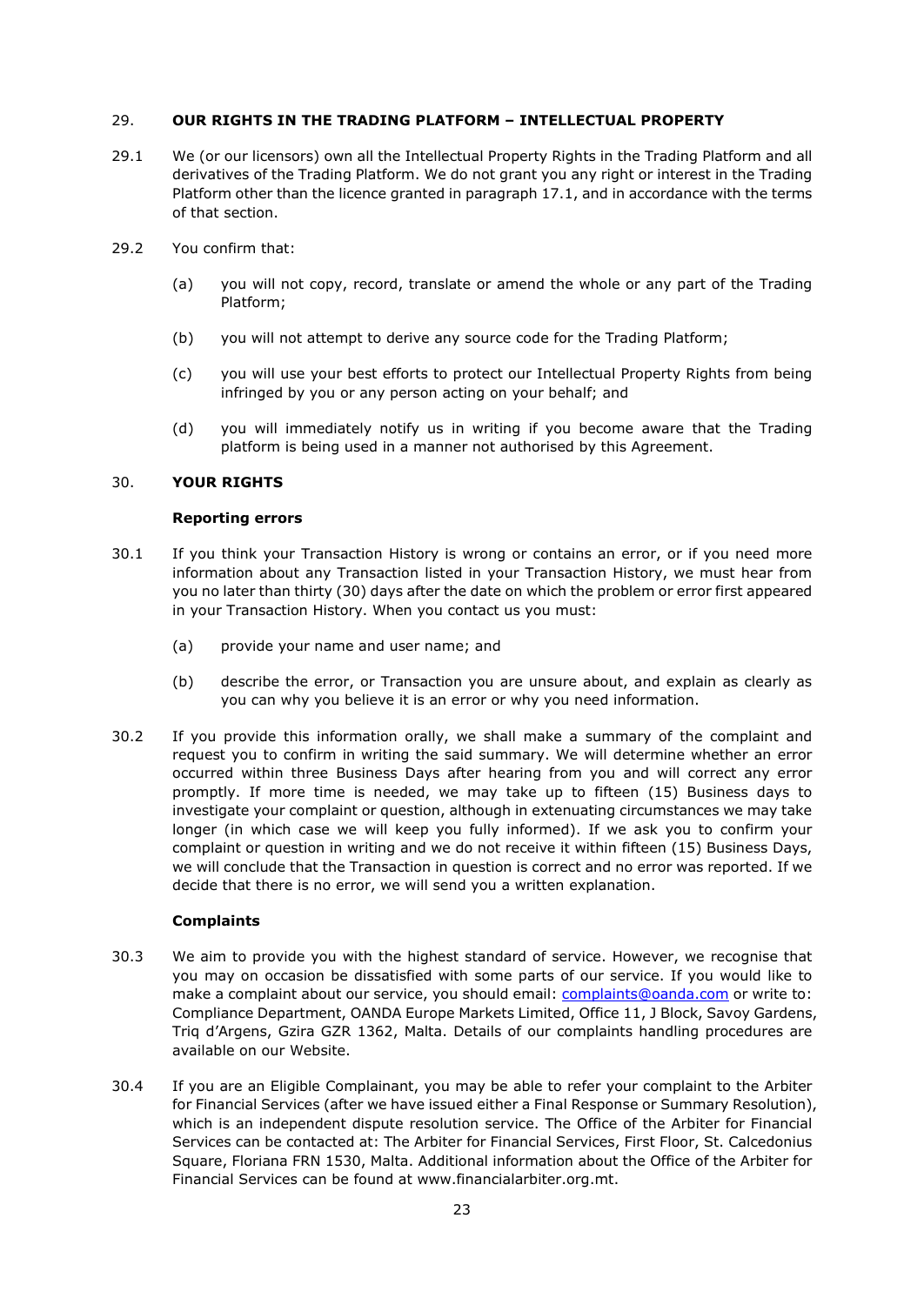#### **Investor Compensation Scheme**

30.5 We are covered by the Investor Compensation Scheme. You may be entitled to compensation from the scheme if we cannot meet our obligations. The amount of compensation depends on the type of business and the circumstances of the claim. Further information may be obtained from [www.compensationschemes.org.mt.](http://www.compensationschemes.org.mt/) Professional clients are generally not entitled to claim for compensation from the investor compensation scheme in terms of the Investor Compensation Scheme Regulations (Subsidiary Legislation 370.09, Laws of Malta).

#### 31. **TELEPHONE RECORDINGS**

You agree that we may record any telephone conversations between you and us and that any such recordings may be submitted in evidence in any proceedings relating to this Agreement or any Transaction.

## 32. **NOTICES**

- 32.1 All notices given by us to you will be given by e-mail from frontdesk@oanda.com email address or by post to the address provided by you when applying for your Account or subsequently updated on your Account.
- 32.2 You can submit notices to us by email or post using the details in paragraph [2.](#page-1-0)
- <span id="page-23-0"></span>32.3 Communication will be considered to be received by us or you as follows:
	- (a) if hand delivered, upon delivery;
	- (b) if by email, on the next business day after transmission;
	- (c) if sent by overnight courier, upon receipt and a signature will be proof of delivery; and
	- (d) if sent by certified mail, the business day after the date of delivery indicated on the receipt issued by the relevant postal service

#### 33. **GENERAL LEGAL TERMS**

#### **Exercising of Rights**

33.1 You must comply with the terms of this Agreement even if we do not insist that you do something you are required to do under this Agreement, or if we delay in taking steps against you for breach of this Agreement.

#### **Action by Us**

33.2 We are entitled, at any time and without notice to you, to take or not take any action to ensure compliance with Applicable Law. If there is any conflict between the provisions of this Agreement and the Applicable Law, the Applicable Law shall prevail.

## **Severability**

33.3 If any court or relevant authority finds any part of this Agreement to be invalid or unenforceable, the remaining parts of this Agreement will remain in full force and effect.

## **Third Party Relationships**

33.4 We may pay introductory fees to third parties. We will only make such payments where we are satisfied they will enhance the quality of the service provided to you and do not impair our obligation to act in your best interests, or are otherwise permitted by Applicable Law.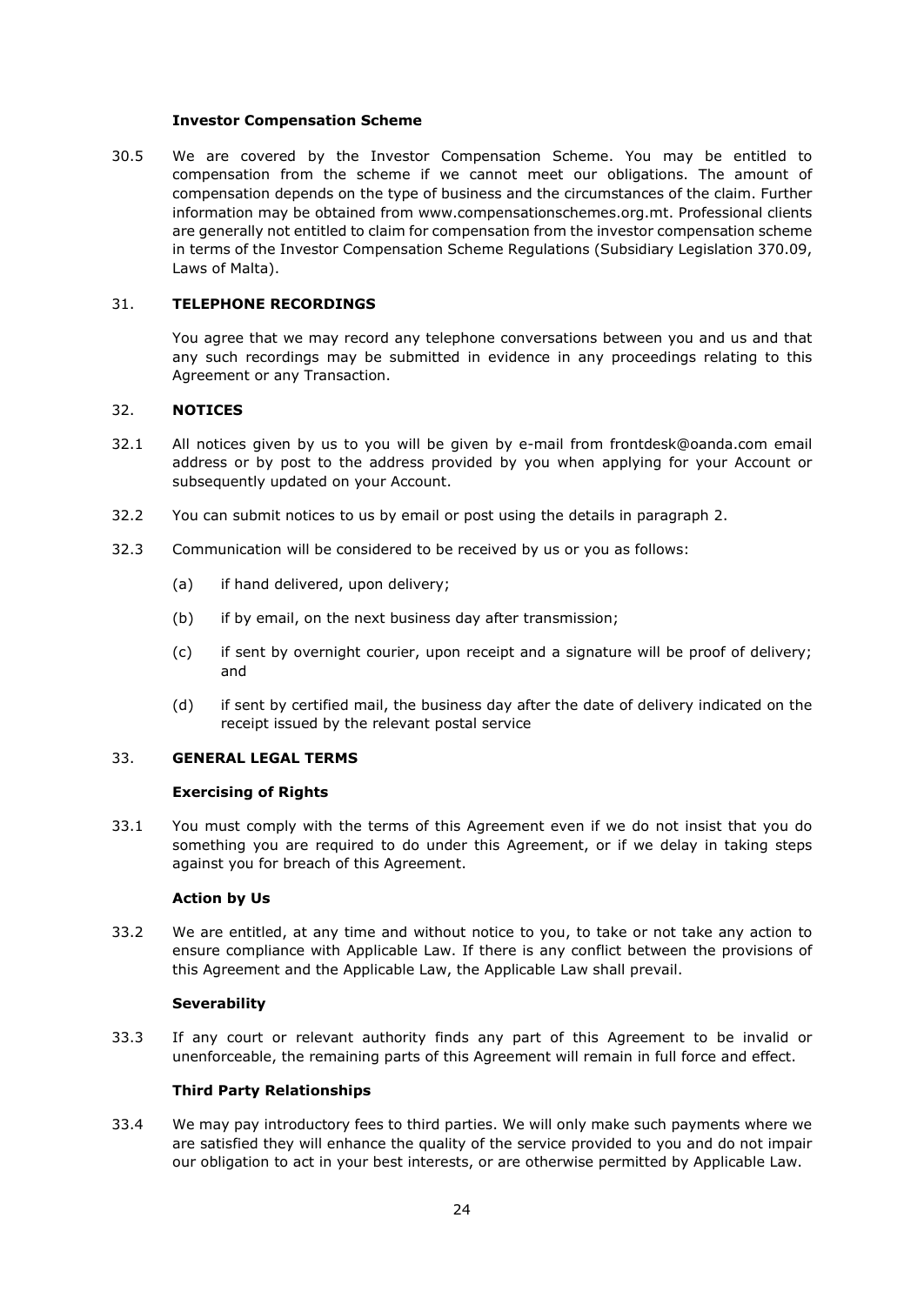# **Governing Law and Jurisdiction**

33.5 The Agreement is governed by Maltese law and the courts of Malta will have non-exclusive jurisdiction to settle any disputes.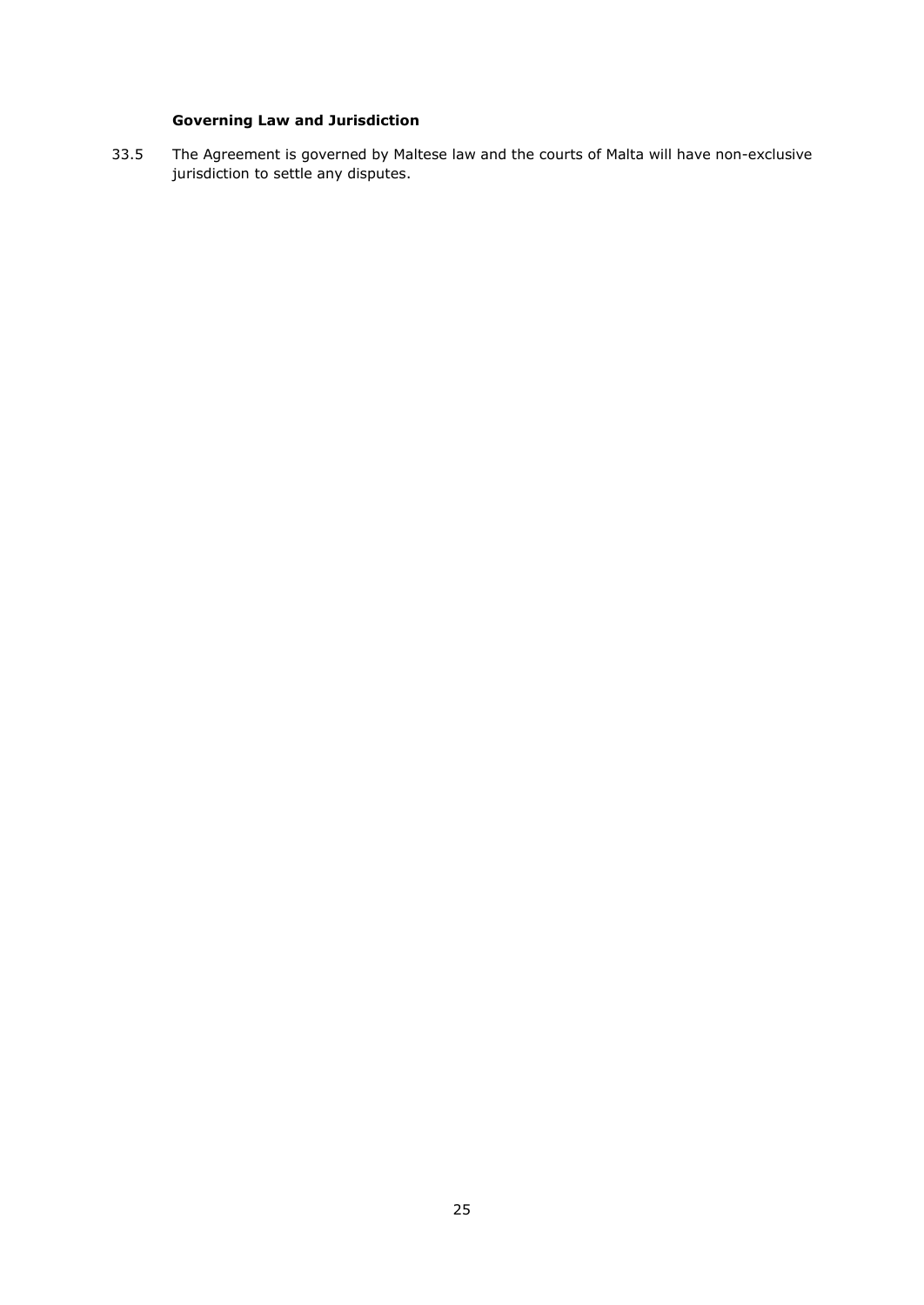# **ANNEX 1**

| "Account"              | means your online Account with OANDA for trading on the Trading<br>Platform, including any sub-accounts linked to you and/or your<br>Account                                                                                                                                                        |
|------------------------|-----------------------------------------------------------------------------------------------------------------------------------------------------------------------------------------------------------------------------------------------------------------------------------------------------|
| "Account Adjustment"   | means any debit or credit which OANDA makes to your Account, as<br>a result of, without limitation, any deposit or withdrawal of funds,<br>realised profits, realised losses, Service Charges, Financing Costs<br>(Financing charges of Financing credits), or Invalid Transactions                 |
| "Access Codes"         | means a unique username and password you use to access and use<br>the Trading Platform                                                                                                                                                                                                              |
| "the Act"              | the Investment Services Act (Chapter 370, Laws of Malta)                                                                                                                                                                                                                                            |
| "Applicable Law"       | means the Act, the MFSA Rules or any other rules of a relevant<br>regulatory authority or any other rules of a relevant Market and all<br>other applicable laws, rules and regulations as in force from time to<br>time                                                                             |
| "Authorised Person"    | means you or any of your authorised officers, partners, principals or<br>employees                                                                                                                                                                                                                  |
| "Attorney"             | has the meaning given to it under paragraph 19 (Power of Attorney)                                                                                                                                                                                                                                  |
| "Base Currency"        | means the currency in which your Account is denominated                                                                                                                                                                                                                                             |
| "Buy"                  | means a Transaction that is opened by offering to buy a specific<br>quantity of a certain Instrument, and may also be referred to as a<br>"long" or "long position" in our dealings with you, and always<br>concluded on and in accordance with the terms of the Trading<br>Platform                |
| "Business Days"        | means any day other than a Saturday or Sunday or public holiday<br>where the banks are open for general commercial business in Malta                                                                                                                                                                |
| "CFD"                  | means a contract for difference, being a contract that you enter into<br>with us, for the Difference between the value of an Instrument as<br>specified on the Trading Platform at the time of opening a<br>Transaction, and the value of such Instrument at the time of closing<br>the Transaction |
| "Client"               | means an existing or potential client of the Company, as the context<br>requires                                                                                                                                                                                                                    |
| "Client Money"         | means, in accordance with the MFSA's Rules, money of any currency<br>that we receive or hold for you, or on your behalf, in the course of or<br>in connection with, the business contemplated by the Agreement<br>other than money which is due and payable by you to us or any third<br>party      |
| "Connected Account"    | means a customer Account which is related to other customer<br>Accounts by any one or more of the following similar criteria: IP<br>address; name, address; country of registration; password; machine<br>identity; remittance source                                                               |
| "Content"              | means any Financial Data, prices, or other information available to<br>you on the Website or the Trading Platform or offered by us in any<br>other form or by any other means. Such Content includes parameters<br>within the instrument details tab on the Trading Platform                        |
| "Difference"           | means the difference in price upon the opening of a Transaction and<br>the closing of such Transaction, plus or minus the spread, as<br>applicable                                                                                                                                                  |
| "Eligible Complainant" | means a client who is eligible to complain to the Office of the Arbiter                                                                                                                                                                                                                             |
|                        | for Financial Services who has first exhausted our complaints<br>procedure and has received a Final Response letter or Summary<br>Resolution from us confirming our complaints procedure has been                                                                                                   |
|                        | concluded                                                                                                                                                                                                                                                                                           |
| "Event of Default"     | means any of the events set forth in paragraph 23.1                                                                                                                                                                                                                                                 |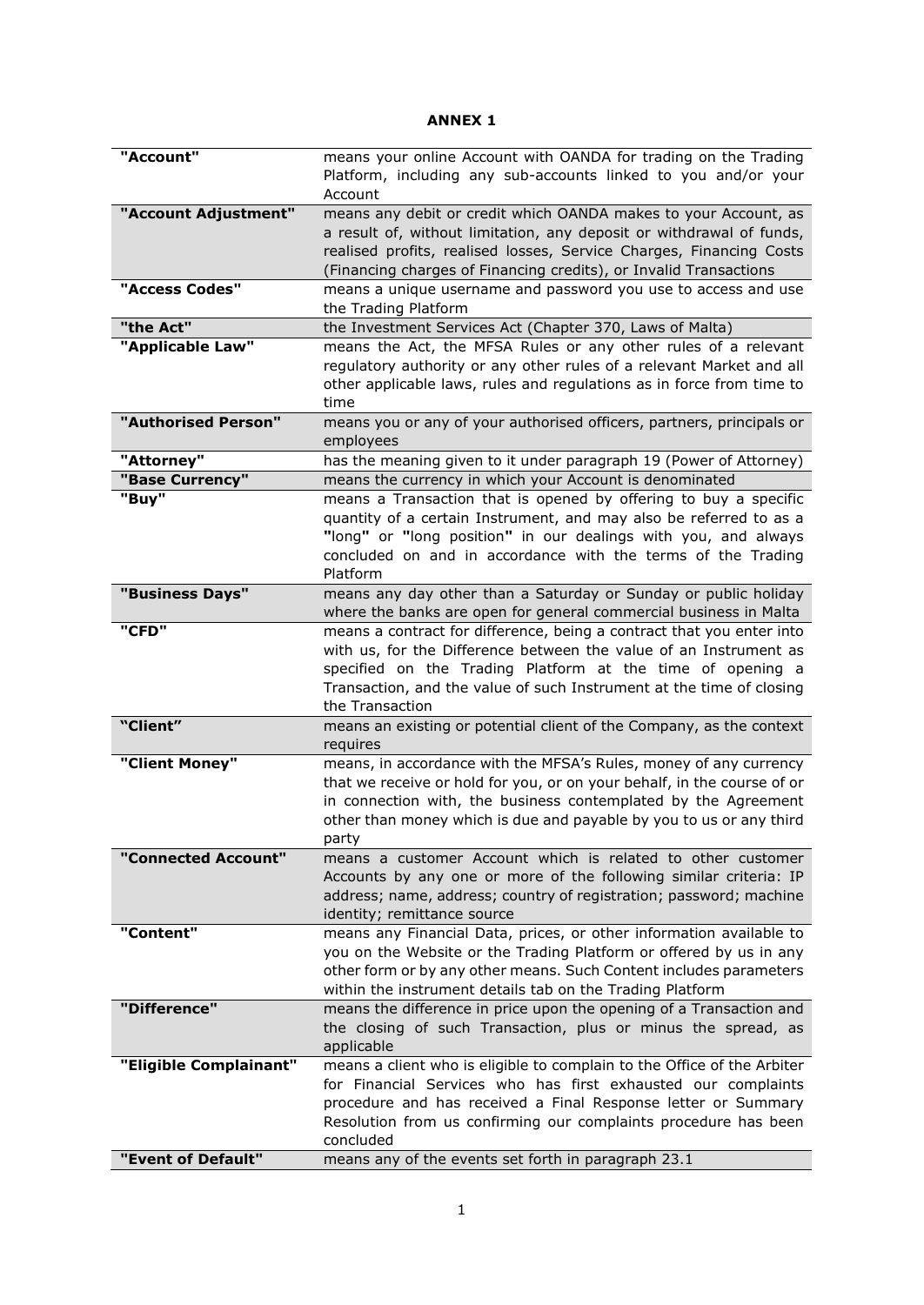| "Exchange(s)"                        | means securities or futures Exchanges, clearing houses, self-                                                                             |
|--------------------------------------|-------------------------------------------------------------------------------------------------------------------------------------------|
|                                      | regulatory organisations, multilateral trading facilities or alternative<br>trading systems for Instruments                               |
| "Financial Data"                     | means any financial and market data, price quotes, news, analyst                                                                          |
|                                      | opinions, research reports, graphs or any other data or information                                                                       |
|                                      | whatsoever available through the Trading Platform                                                                                         |
| "Force Majeure Event"                | means the existence of an emergency or an exceptional market<br>condition, including without limitation, the events set forth in          |
|                                      | paragraph 26                                                                                                                              |
| "Guaranteed Stop Loss                | means the trading feature which allows a client, at the time of placing                                                                   |
| Order"                               | an Order, to set a price at which their Position must be automatically                                                                    |
|                                      | closed, if the market moves against them (the stop price). The<br>Guaranteed Stop Loss guarantees that the Order will be closed at        |
|                                      | exactly the pre-selected stop price, therefore limiting any losses that                                                                   |
|                                      | may incur, including slippage.                                                                                                            |
| "Financing Cost"                     | means either "Financing Charge" or "Financing Credit", and reflects                                                                       |
| ("Financing Charge"                  | the cost of funding an open position (in relation to the margin<br>utilised), and is calculated and passed on either an hourly or daily   |
| and "Financing Credit")              | basis depending on the underlying instrument. The Financing Cost is                                                                       |
|                                      | calculated on a per position basis and may be a charge or a credit,                                                                       |
|                                      | depending on whether the position is a buy/long position or a                                                                             |
| "Instrument"                         | sell/short position, and the impact of our admin fee.<br>means any stocks, shares, commodities, base or precious metals,                  |
|                                      | exchange rates, indices, or other financial instruments or security,                                                                      |
|                                      | which form the underlying instruments of the Products offered                                                                             |
|                                      | through the Trading Platform                                                                                                              |
| "Intellectual Property               | means patents, trademarks, service marks, logos, get-up, trade                                                                            |
| <b>Rights"</b>                       | names, internet domain names, rights in designs, copyright<br>(including rights in computer Software), database rights, semi-             |
|                                      | conductor topography rights, utility models, rights in know-how and                                                                       |
|                                      | other intellectual property rights, in each case whether registered or                                                                    |
|                                      | unregistered and including applications for registration, and all other                                                                   |
|                                      | rights or forms of protection having equivalent or similar effect<br>anywhere in the world                                                |
| "Invalid Transaction"                | means any Trade which we reasonably determine was executed:                                                                               |
|                                      | using an erroneous or otherwise incorrect price;<br>(a)                                                                                   |
|                                      | (b)<br>in violation of any Applicable Law;<br>to exploit any temporal and/or minor inaccuracy in, and/or any<br>(c)                       |
|                                      | delay in the display of, any price;                                                                                                       |
|                                      | as a result of, or to take advantage of, any operator error or<br>(d)<br>error in the Trading Platform Software; or                       |
|                                      | in violation of any of our rules or regulations published on our<br>(e)                                                                   |
|                                      | Website                                                                                                                                   |
| "Key Information<br><b>Document"</b> | means the key information documents we provide to you to the                                                                              |
|                                      | extent required under Applicable Law summarising the Instruments,<br>together with any other product information sheets that describe the |
|                                      | Instruments and our services                                                                                                              |
| "Manifest Error"                     | means any error that we reasonably believe to be obvious or                                                                               |
|                                      | palpable, including without limitation, offers to execute Transactions                                                                    |
|                                      | for exaggerated volumes of Instruments or at manifestly incorrect<br>market price quotes or prices at a clear loss                        |
| "Margin"                             | means the minimum amount of available money needed on your                                                                                |
|                                      | Account in order to open a Transaction, as specified on the Trading                                                                       |
|                                      | Platform from time to time for each specific Instrument                                                                                   |
| "Margin Call"                        | means a demand by us for you to deposit additional funds at short                                                                         |
|                                      | notice to ensure that your Margin Requirement is met to maintain<br>your Open Position(s), made from time to time, including without      |
|                                      | limitation a call under paragraph 9.5                                                                                                     |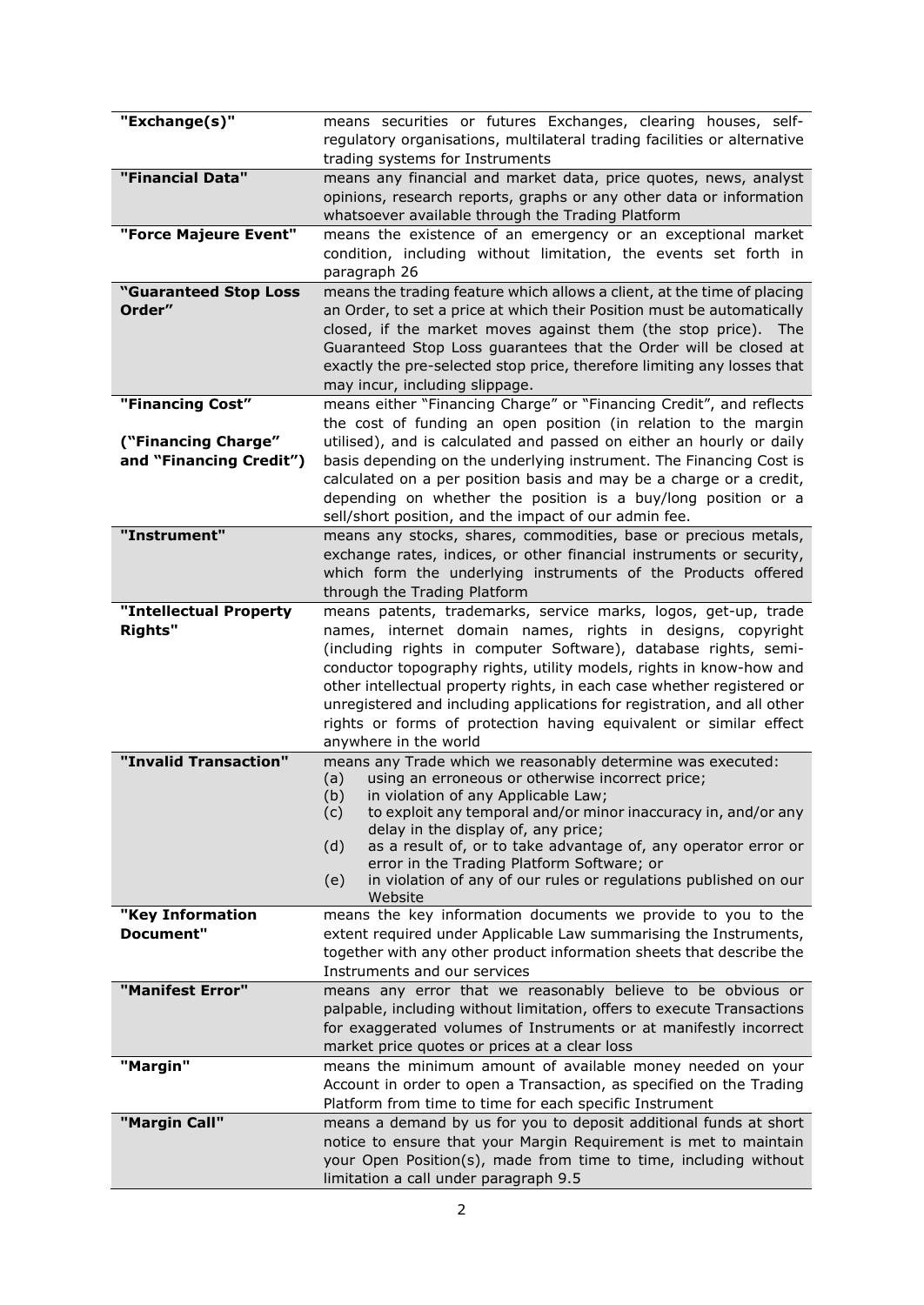| "Margin Closeout"         | means the automatic closing of all your Open Positions by the Trading                          |
|---------------------------|------------------------------------------------------------------------------------------------|
|                           | Platform, which occurs when the amount in your Account does not                                |
|                           | meet the Margin Requirement                                                                    |
| "Market Order"            | means an Order to open a Transaction at the best available price on                            |
|                           | the Trading Platform at the time of executing that Transaction                                 |
| "MFSA"                    | means the Malta Financial Services Authority or any successor                                  |
|                           | competent authority that may be responsible for the authorisation                              |
|                           | and regulation of OANDA from time to time                                                      |
| "MFSA rules"              | means the applicable rules and regulations issued by the MFSA                                  |
| "Margin Requirement"      | means the minimum amount of money required in your Account in                                  |
|                           | order to keep a Transaction open on the Trading Platform                                       |
| "Normal Market Size"      | means the maximum number of units of an Instrument that we                                     |
|                           | believe an Exchange trading in such an Instrument can comfortably                              |
|                           | handle, having regard, if appropriate, to the normal market size set                           |
|                           | by such an Exchange or any other equivalent or analogous level set                             |
|                           | by the Exchange on which the Instrument is traded                                              |
| "Order"                   | means a Market Order or a Pending Order                                                        |
| "Pending Order"           | means a contingent Order to buy or sell one of our Products which                              |
|                           | will only be executed if and when our quote reaches or crosses a                               |
|                           | specified level, as further described on our Website, and may include                          |
|                           | Stop Loss Orders and Take Profit Orders                                                        |
| "Position" or "Open       | means your position in relation to any of our Products currently open                          |
| <b>Position"</b>          | on your Account                                                                                |
| "Privacy Policy"          | means our privacy policy which can be found on our Website                                     |
| "Product"                 | contracts for difference                                                                       |
| "Professional Client"     | means a professional client, as defined in the MFSA rules                                      |
| "Prohibited Customer"     | means a person or entity who is subject to any sanctions or a person                           |
|                           | to whom we are legally prohibited from providing our services                                  |
|                           | (including but not limited to residents of the United States of                                |
|                           | America)                                                                                       |
| "Registration Data"       | means the personal and financial information that you are required                             |
| "Retail Client"           | to provide in order to apply to open an Account                                                |
| "Risk Warning             | has the meaning given to it in the MFSA rules                                                  |
| <b>Disclosure"</b>        | means the notice, which can be found on our Website, outlining the                             |
|                           | risks associated with trading our Products                                                     |
| "Scalping"                | means a trading strategy based on the premise that the client opens                            |
|                           | a larger than average number of positions and closes them usually                              |
|                           | within a two minute timeframe in order to accumulate quick profits<br>from small price changes |
| "Sell"                    | means a Transaction that is opened by offering to sell a specific                              |
|                           | quantity of a certain Instrument, and may also be referred to as a                             |
|                           | "short" or "short position" in our dealings with you, and always                               |
|                           | concluded on and in accordance with the terms of the Trading                                   |
|                           | Platform                                                                                       |
| "Service Charge"          | means any incidental charge payable by you on your Account                                     |
|                           | pursuant to OANDA's policies in place from time to time, including                             |
|                           | without limitation any banking charge or wire charge                                           |
| "Software" or "Trading    | means the software we provide which you may download in order to                               |
| <b>Platform Software"</b> | use the Trading Platform                                                                       |
| "Third Party Software"    | means software provided by third parties embedded or used in the                               |
|                           | <b>Trading Platform</b>                                                                        |
| "Third Party Software     | means licences from third parties governing Third Party Software                               |
| Licences"                 | embedded or used in the Trading Platform                                                       |
| "Trade"                   | means an Order executed by OANDA                                                               |
| "Trading Hours"           | means the hours of trading, as displayed on the Trading Platform,                              |
|                           | for a particular Instrument                                                                    |